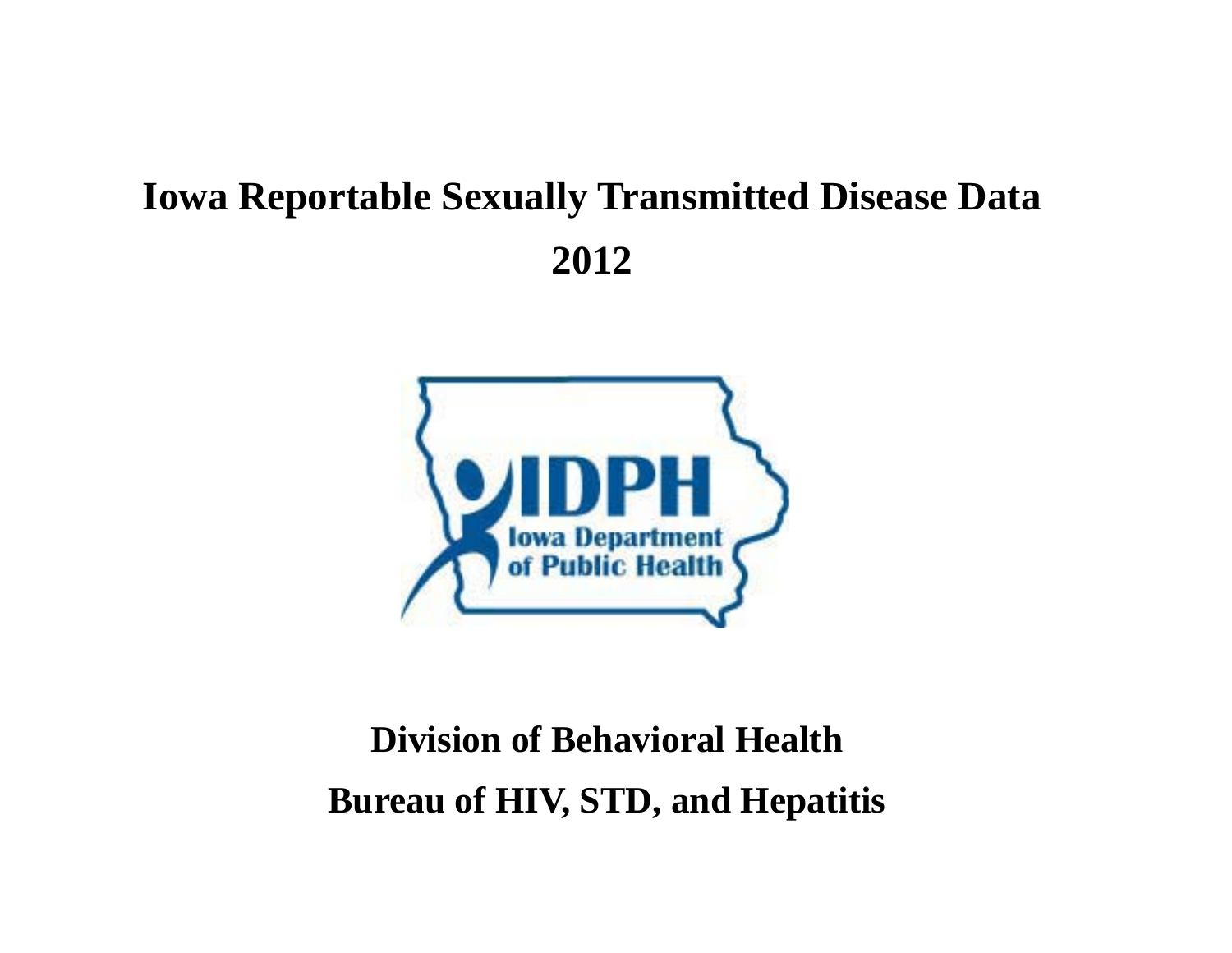## Table of Contents

| Statewide Chlamydia Reports by Age, Race, and Gender                             | Page 1   |
|----------------------------------------------------------------------------------|----------|
| Statewide Gonorrhea Reports by Age, Race, and Gender                             | Page 2   |
| Statewide Primary and Secondary Syphilis Reports by Age, Race, and Gender        | Page 3   |
| Statewide Early Syphilis Reports by Age, Race, and Gender                        | Page 4   |
| Statewide Total Syphilis Reports by Age, Race, and Gender                        | Page 5   |
| Statewide Totals for Chlamydia, Gonorrhea, and Syphilis by Age, Race, and Gender | Page 6   |
| Statewide Total Reportable STD Reports by Infection and County                   | Page 7-8 |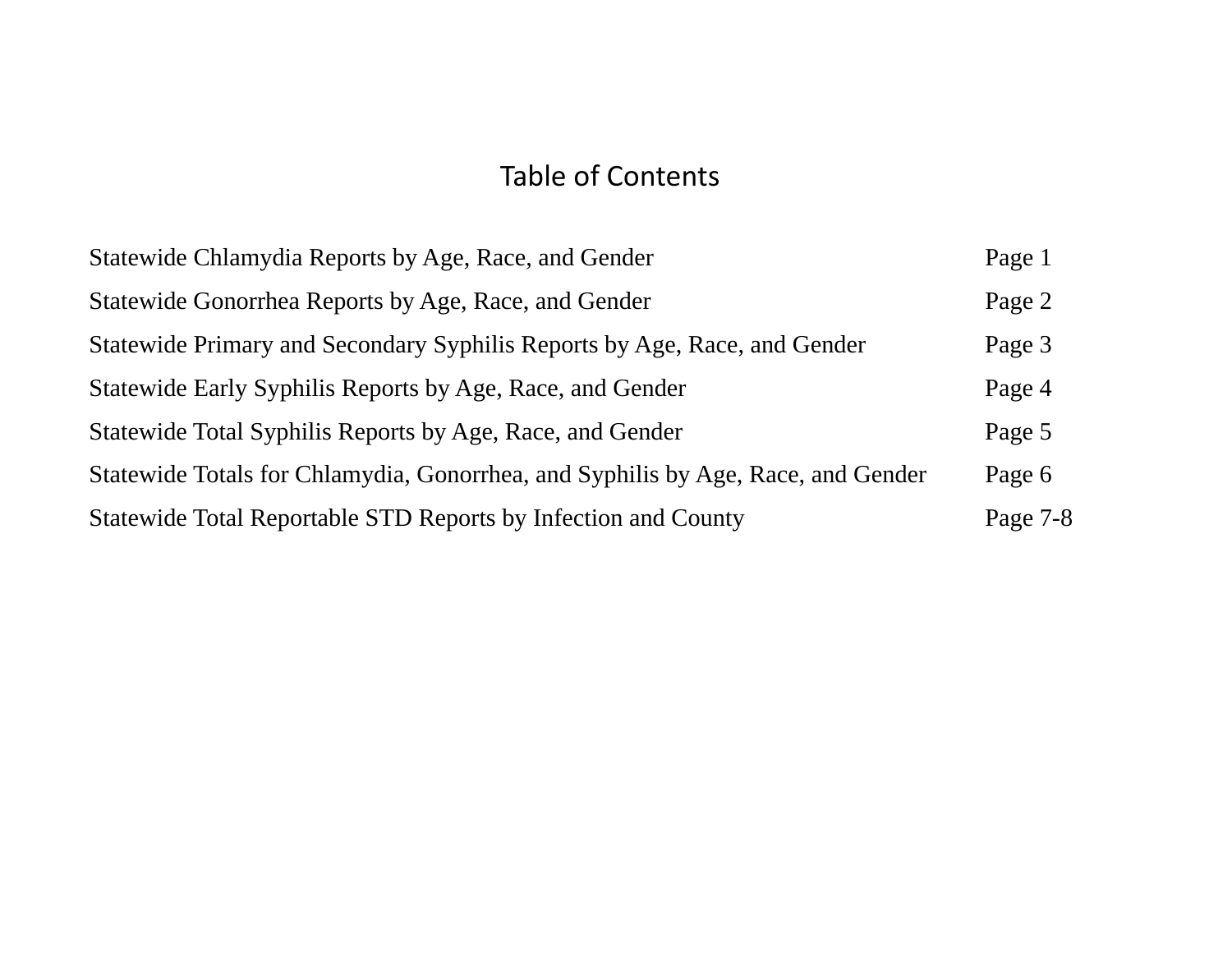| Age          |              |          |                |                |                |              |                | American Indian       | ____ __ __ <u>__</u> |                |                | <b>Hawaiian Native</b>  |                    |                |                | <b>Unreported</b> |          | <b>Total</b> | <b>Total</b> |                |
|--------------|--------------|----------|----------------|----------------|----------------|--------------|----------------|-----------------------|----------------------|----------------|----------------|-------------------------|--------------------|----------------|----------------|-------------------|----------|--------------|--------------|----------------|
| Group        | <b>Asian</b> |          |                | <b>Black</b>   |                | Hispanic     |                | <b>Alaskan Native</b> | White                |                |                | <b>Pacific Islander</b> | <b>Multiracial</b> |                |                | Race              |          | Male         | Female       |                |
|              | М            |          | M              | F              | М              |              | М              | ю                     | M                    | T.             | M              | г                       | М                  | F              | M              | Ð                 | M        | Rate         | ы            | Rate           |
| $0 - 4$      |              | $\Omega$ |                | $\Omega$       | $\theta$       |              |                | $\Omega$              | $\theta$             |                |                | $\Omega$                | $\Omega$           |                |                |                   |          |              |              |                |
| $5 - 9$      |              |          | $\overline{0}$ | $\overline{0}$ | $\overline{0}$ |              | $\overline{0}$ | $\overline{0}$        | $\overline{0}$       | $\overline{0}$ | $\overline{0}$ | $\overline{0}$          | $\overline{0}$     |                | $\overline{0}$ | $\Omega$          |          |              |              |                |
| 10 - 14      |              |          |                | 11             | $\Omega$       |              |                |                       | $\Omega$             | 23             |                |                         |                    |                |                |                   |          | 1.9          | 42           | 43             |
| $15 - 19$    |              | 16       | 177            | 354            | 46             | 187          |                | 16                    | 229                  | 1,357          | $\overline{0}$ |                         | 13                 | 57             | 84             | 325               | 555      | 498.9        | 2,316        | 2,193.2        |
| $20 - 24$    |              | 39       | 314            | 489            | 87             | 200          |                | 13                    | 700                  | 2,337          |                |                         | 10                 | 65             | 159            | 435               | 1,290    | ,178.4       | 3,586        | 3,452          |
| $25 - 29$    |              | 16       | 153            | 137            | 63             | 79           | $\Omega$       | 14                    | 394                  | 856            | $\overline{0}$ |                         | $\mathbf{r}$       | 10             | 81             | 157               | 702      | 691.6        | 1,273        | ,321.4         |
| $30 - 34$    |              | 13       | 89             | 54             | 24             | 49           |                |                       | 162                  | 292            |                |                         |                    |                | 21             | 69                | 302      | 321.2        | 493          | 543.5          |
| $35 - 39$    |              | 6        | 41             | 12             | 14             | 26           | $\Omega$       | $\Omega$              | 66                   | 113            | $\overline{0}$ | $\Omega$                |                    | $\overline{2}$ | 18             | 26                | 145      | 161.9        | 185          | 211.2          |
| 40 - 44      |              | $\sim$   | 15             | 11             | 8              |              |                | $\Omega$              | 30                   | 44             |                | $\Omega$                |                    |                | 12             |                   | 66       | 69.6         | 70           | 75.6           |
| $45 - 54$    |              |          | 22             |                | $\mathcal{R}$  | <sub>b</sub> |                | $\Omega$              | 22                   | 26             | $\overline{0}$ | $\Omega$                | $\Omega$           |                |                |                   | 52       | 23.7         | 40           | 18.2           |
| $55 - 64$    |              |          |                |                | $\Omega$       |              |                | $\Omega$              | $\mathbf{3}$         | 2              |                | $\Omega$                |                    |                |                | $\sim$            | h        | 3.2          |              | 3.7            |
| $65+$        |              |          |                | $\Omega$       |                |              |                | $\Omega$              |                      | $\overline{0}$ |                | $\Omega$                | $\Omega$           |                |                | $\Omega$          | $\sim$   | 1.6          |              | $\overline{0}$ |
| <b>UNK</b>   |              |          |                |                | $\theta$       |              |                | $\Omega$              | $\Omega$             | $\overline{0}$ |                | $\Omega$                |                    |                |                | $\Omega$          | $\Omega$ |              |              |                |
| <b>Total</b> | 23           | 95       | 815            | 1,070          | 246            | 556          | 14             | 51                    | 1,608                | 5,051          |                | 19                      | 33                 | 141            | 380            | 1,032             | 3,124    |              | 8,015        |                |
| Rate*        | 87.1         | 354.6    | 1,757.8        | 2,588.2        | 307.5          | 777          | 329.6          | 1,160.9               | 120.9                | 367.9          | 530.8          | 2,118.2                 |                    |                |                |                   |          | 207.1        |              | 521.1          |

| Age                  | <b>Cases</b> | % of Positives | <b>Total Rate</b> | Race                      |              | <b>Cases</b> |
|----------------------|--------------|----------------|-------------------|---------------------------|--------------|--------------|
| Total 0-4            | 3            | $0.0\%$        | 1.5               | Total Asian $=$           |              | 118          |
| Total 5-9            |              | $0.0\%$        | 0.5               | Total Black $=$           |              | 1,885        |
| <b>Total 10-14</b>   | 44           | 0.4%           | 21.9              | Total Hispanic $=$        |              | 802          |
| <b>Total 15-19</b>   | 2,871        | 25.8%          | 1,324             | Total $AI/AN =$           |              | 65           |
| <b>Total 20-24</b>   | 4,876        | 43.8%          | 2,285.4           | Total White $=$           |              | 6,659        |
| <b>Total 25-29</b>   | 1,975        | 17.7%          | 998.3             | <b>Total HI Native/PI</b> |              | 24           |
| <b>Total 30-34</b>   | 795          | 7.1%           | 430.3             | Total Multiracial $=$     |              | 174          |
| <b>Total 35-39</b>   | 330          | 3.0%           | 186.3             | Total Unreported $=$      |              | 1,412        |
| <b>Total 40-44</b>   | 136          | 1.2%           | 72.6              | <b>Grand Total</b>        |              | 11,139       |
| <b>Total 45-54</b>   | 92           | $0.8\%$        | 20.9              |                           |              |              |
| <b>Total 55-64</b>   | 13           | 0.1%           | 3.5               |                           |              |              |
| Total $65+$          | 3            | $0.0\%$        | 0.7               |                           |              |              |
| <b>Total Unknown</b> | $\Omega$     | $0\%$          |                   |                           |              |              |
| <b>Grand Total</b>   | 11,139       | 100%           | 365.7             | Gender                    | <b>Cases</b> | % Positives  |

| <b>Age</b> | <b>Cases</b> | % of Positives | <b>Total Rate</b> | Race                      | <b>Cases</b> | % of Positives |
|------------|--------------|----------------|-------------------|---------------------------|--------------|----------------|
|            |              | $0.0\%$        | 1.5               | Total Asian $=$           | 118          | $1.1\%$        |
|            |              | $0.0\%$        | 0.5               | Total Black $=$           | 1,885        | 16.9%          |
|            | 44           | $0.4\%$        | 21.9              | Total Hispanic $=$        | 802          | $7.2\%$        |
|            | 2,871        | 25.8%          | 1,324             | Total $AI/AN =$           | 65           | $0.6\%$        |
|            | 4,876        | 43.8%          | 2,285.4           | Total White $=$           | 6,659        | 59.8%          |
|            | 1,975        | 17.7%          | 998.3             | <b>Total HI Native/PI</b> | 24           | $0.2\%$        |
|            | 795          | 7.1%           | 430.3             | Total Multiracial $=$     | 174          | 1.6%           |
|            | 330          | $3.0\%$        | 186.3             | Total Unreported $=$      | 1,412        | 12.7%          |
|            | 136          | 1.2%           | 72.6              | <b>Grand Total</b>        | 11,139       | 100%           |

| <b>Gender</b> | `ases   | % Positives |
|---------------|---------|-------------|
| Male          | 3 1 2 4 | 28.0%       |
| Female        |         | 0%          |

Rate: Number of cases per 100,000 population.

Source: Iowa Dept of Public Health, STD Program

Data as of April 2013

**\*** Rate not calculated for Unreported Race or Multiracial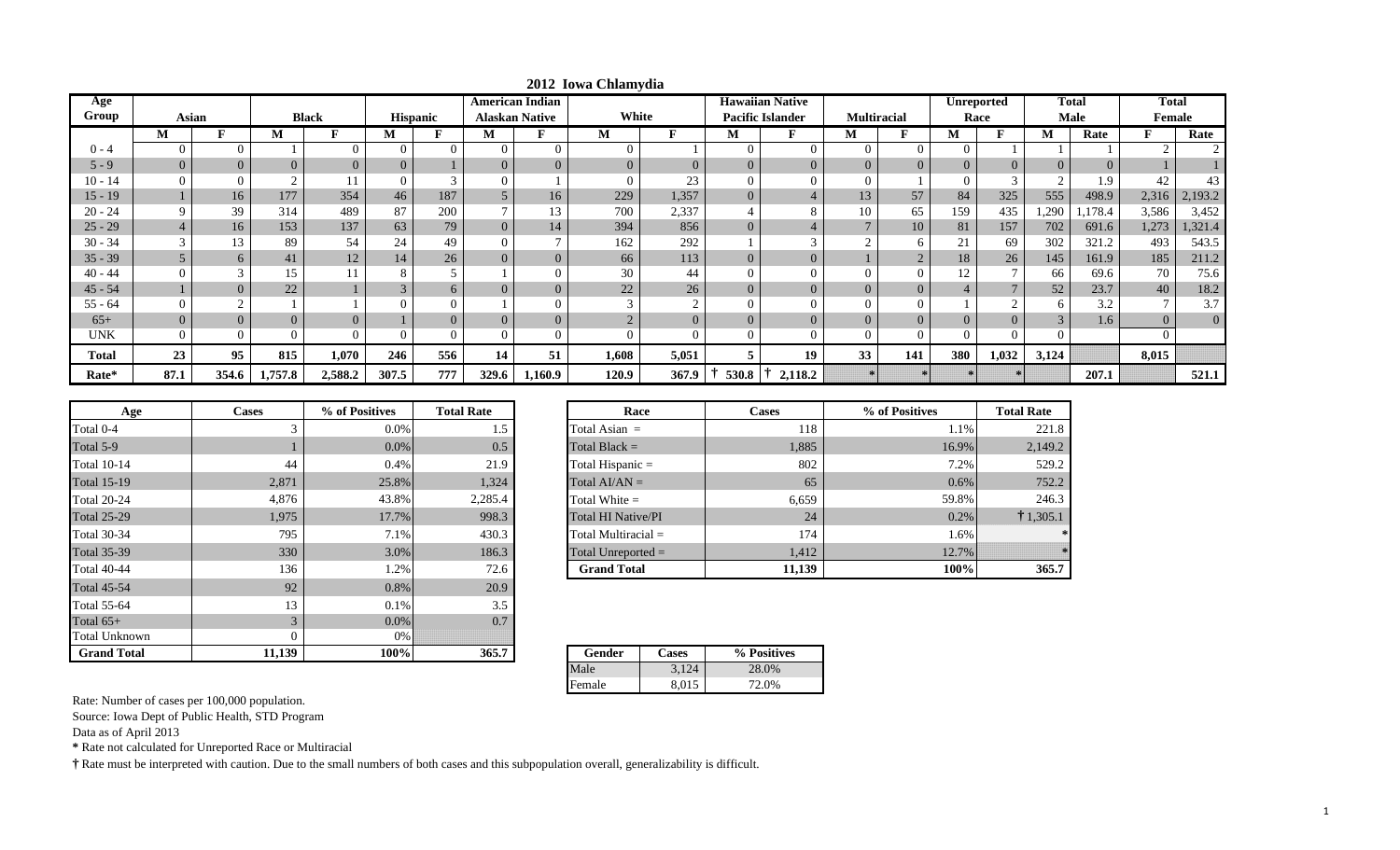| Age        |                |                |                |              |                |                 | Alaskan Native |                |                |                | <b>Native Pacific</b> |                                 |                    |                |                        |                | <b>Total</b> |                | <b>Total</b>   |                |
|------------|----------------|----------------|----------------|--------------|----------------|-----------------|----------------|----------------|----------------|----------------|-----------------------|---------------------------------|--------------------|----------------|------------------------|----------------|--------------|----------------|----------------|----------------|
| Group      |                | Asian          |                | <b>Black</b> |                | <b>Hispanic</b> | <b>Native</b>  |                |                | White          | <b>Islander</b>       |                                 | <b>Multiracial</b> |                | <b>Unreported Race</b> |                | <b>Male</b>  |                | Female         |                |
|            | M              | -              | М              | E            | M              |                 | М              | ы              | М              | F              | M                     | F                               | M                  | F              | М                      | F              | M            | Rate           | п              | Rate           |
| $0 - 4$    | $\overline{0}$ |                | $\theta$       | $\Omega$     | $\Omega$       | $\Omega$        | $\Omega$       | $\theta$       | $\theta$       |                | $\Omega$              |                                 | $\Omega$           | $\overline{0}$ | $\theta$               | $\Omega$       | $\Omega$     | $\theta$       |                |                |
| $5 - 9$    | $\overline{0}$ | $\overline{0}$ | $\overline{0}$ | $\Omega$     | $\overline{0}$ | $\overline{0}$  | $\overline{0}$ | $\overline{0}$ | $\overline{0}$ | $\overline{0}$ |                       | $\overline{0}$                  | $\overline{0}$     | $\overline{0}$ | $\overline{0}$         | $\overline{0}$ | $\Omega$     | $\overline{0}$ | $\overline{0}$ | $\overline{0}$ |
| $10 - 14$  | $\overline{0}$ |                |                |              | $\Omega$       |                 |                | $\Omega$       | $\Omega$       |                |                       |                                 |                    | $\Omega$       |                        |                |              |                |                | 5.1            |
| $15 - 19$  | $\overline{0}$ |                | 74             | 108          | $\mathfrak{Z}$ | 19              | $\Omega$       | 2              | 32             | 112            |                       |                                 |                    | $\mathbf Q$    | $\mathbf Q$            | 17             | 121          | 108.8          | 272            | 257.6          |
| $20 - 24$  |                | ◠              | 130            | 140          | 14             | 20              |                | $\sim$         | 94             | 268            |                       |                                 |                    | 13             | 23                     | 34             | 269          | 245.7          | 480            | 462.1          |
| $25 - 29$  | $\overline{0}$ | $\Omega$       | 83             | 36           | 10             | 6               | $\Omega$       |                | 65             | 124            |                       |                                 |                    | 3              | 16                     | 20             | 176          | 173.4          | 191            | 198.3          |
| $30 - 34$  |                |                | 65             | 22           |                |                 | $\Omega$       |                | 38             | 56             |                       |                                 |                    |                |                        | 10             | 117          | 124.4          | 104            | 114.6          |
| $35 - 39$  |                |                | 33             | 8            |                | $\Omega$        | $\Omega$       | $\Omega$       | 22             | 38             | $\mathbf{U}$          | $\Omega$                        |                    | $\Omega$       |                        | 8              | 65           | 72.6           | 57             | 65.1           |
| $40 - 44$  | $\theta$       |                | 10             |              | <sub>n</sub>   |                 | $\Omega$       | $\Omega$       | 14             | 24             |                       |                                 |                    | $\theta$       |                        |                | 34           | 35.9           | 29             | 31.3           |
| $45 - 54$  |                | $\Omega$       | 11             |              | $\overline{0}$ | $\overline{0}$  | $\overline{0}$ | $\overline{0}$ | 18             | 11             | $\Omega$              | $\Omega$                        | $\overline{0}$     | $\Omega$       | $\sim$                 |                | 33           | 15             | 19             | 8.6            |
| $55 - 64$  | $\theta$       |                |                |              |                |                 | $\Omega$       | $\Omega$       | 3              |                |                       |                                 |                    |                |                        |                |              | 2.2            | 3              | 1.6            |
| $65+$      | $\overline{0}$ | $\overline{0}$ | $\overline{0}$ | $\theta$     |                | $\overline{0}$  | $\overline{0}$ | $\overline{0}$ | $\overline{0}$ | $\overline{0}$ |                       |                                 | $\overline{0}$     | $\overline{0}$ | $\overline{0}$         | $\overline{0}$ |              | 0.5            | $\overline{0}$ | $\overline{0}$ |
| <b>UNK</b> | $\overline{0}$ |                | $\theta$       | $\Omega$     | $\Omega$       | $\Omega$        | $\Omega$       | $\overline{0}$ | $\theta$       | $\Omega$       |                       |                                 |                    | $\overline{0}$ | $\Omega$               | $\Omega$       | $\Omega$     |                | $\Omega$       |                |
| Total      | $\overline{4}$ | 8              | 408            | 324          | 44             | 59              |                | 6              | 286            | 637            | 0                     | $\rightarrow$<br>$\overline{ }$ | 12                 | 30             | 66                     | 95             | 821          |                | 1,161          |                |
| Rate       | 15.2           | 29.9           | 880            | 783.7        | 55             | 82.5            | 23.5           | 136.6          | 21.5           | 46.4           | 0 <sup>†</sup>        | 223                             |                    |                |                        |                |              | 54.4           |                | 75.5           |

**2012 Iowa Gonorrhea**

| Age                  | <b>Cases</b> | % of Positives | <b>Total Rate</b> |                         | Race         | <b>Cases</b>   |
|----------------------|--------------|----------------|-------------------|-------------------------|--------------|----------------|
| Total 0-4            |              | 0.1%           | 0.5               | Total Asian $=$         | 12           |                |
| Total 5-9            | $\Omega$     | $0.0\%$        | $\Omega$          | Total Black $=$         |              | 732            |
| <b>Total 10-14</b>   | 6            | 0.3%           |                   | Total Hispanic =        |              | 103            |
| <b>Total 15-19</b>   | 393          | 19.8%          | 181.2             | Total $AI/AN =$         |              | 7              |
| <b>Total 20-24</b>   | 749          | 37.8%          | 351.1             | Total White $=$         |              | 923            |
| <b>Total 25-29</b>   | 367          | 18.5%          | 185.5             | Total HI Native/ $PI =$ |              | $\overline{2}$ |
| <b>Total 30-34</b>   | 221          | 11.2%          | 119.6             | Total Multiracial $=$   |              | 42             |
| <b>Total 35-39</b>   | 122          | 6.2%           | 68.9              | Total Unreported $=$    |              | 161            |
| <b>Total 40-44</b>   | 63           | 3.2%           | 33.6              | <b>Grand Total</b>      |              | 1,982          |
| <b>Total 45-54</b>   | 52           | $2.6\%$        | 11.8              |                         |              |                |
| <b>Total 55-64</b>   | 7            | 0.4%           | 1.9               |                         |              |                |
| Total $65+$          |              | $0.1\%$        | 0.2               | <b>Gender</b>           | <b>Cases</b> | % Positive     |
| <b>Total Unknown</b> | $\Omega$     | $0.0\%$        |                   | Male                    | 821          | 41.4%          |
| <b>Grand Total</b>   | 1,982        | 100%           | 65.1              | Female                  | 1,161        | 58.6%          |

| ge | <b>Cases</b> | % of Positives | <b>Total Rate</b> | Race                    | <b>Cases</b> | % of Positives | <b>Total Rate</b> |
|----|--------------|----------------|-------------------|-------------------------|--------------|----------------|-------------------|
|    |              | 0.1%           | 0.5               | Total Asian $=$         | 14           | $0.6\%$        | 22.6              |
|    |              | $0.0\%$        | $\Omega$          | Total Black $=$         | 732          | 36.9%          | 834.6             |
|    |              | 0.3%           |                   | Total Hispanic $=$      | 103          | 5.2%           | 68                |
|    | 393          | 19.8%          | 181.2             | Total $AI/AN =$         |              | 0.4%           | 81                |
|    | 749          | 37.8%          | 351.1             | Total White $=$         | 923          | 46.6%          | 34.1              |
|    | 367          | 18.5%          | 185.5             | Total HI Native/ $PI =$ |              | $0.1\%$        | $\ddagger$ 108.8  |
|    | 221          | 11.2%          | 119.6             | Total Multiracial $=$   | 42           | 2.1%           |                   |
|    | 122          | 6.2%           | 68.9              | Total Unreported $=$    | 161          | 8.1%           |                   |
|    | 63           | 3.2%           | 33.6              | <b>Grand Total</b>      | 1,982        | 100%           | 65.1              |

| $\%$ | $\sqrt{ }$<br>∪.∠ | Gender | `ases                    | <b>Positive</b><br>$\mathbf{O}_{\mathbf{O}}$ |
|------|-------------------|--------|--------------------------|----------------------------------------------|
| $\%$ |                   |        | ل کان                    | 4%                                           |
| ℅    | ,,,               | Female | 16 <sup>4</sup><br>1 V 1 | 6%                                           |

Rate: Number of cases per 100,000 population.

Source: Iowa Dept of Public Health, STD Program

Data as of April 2013

**\*** Rate not calculated for Unreported Race or Multiracial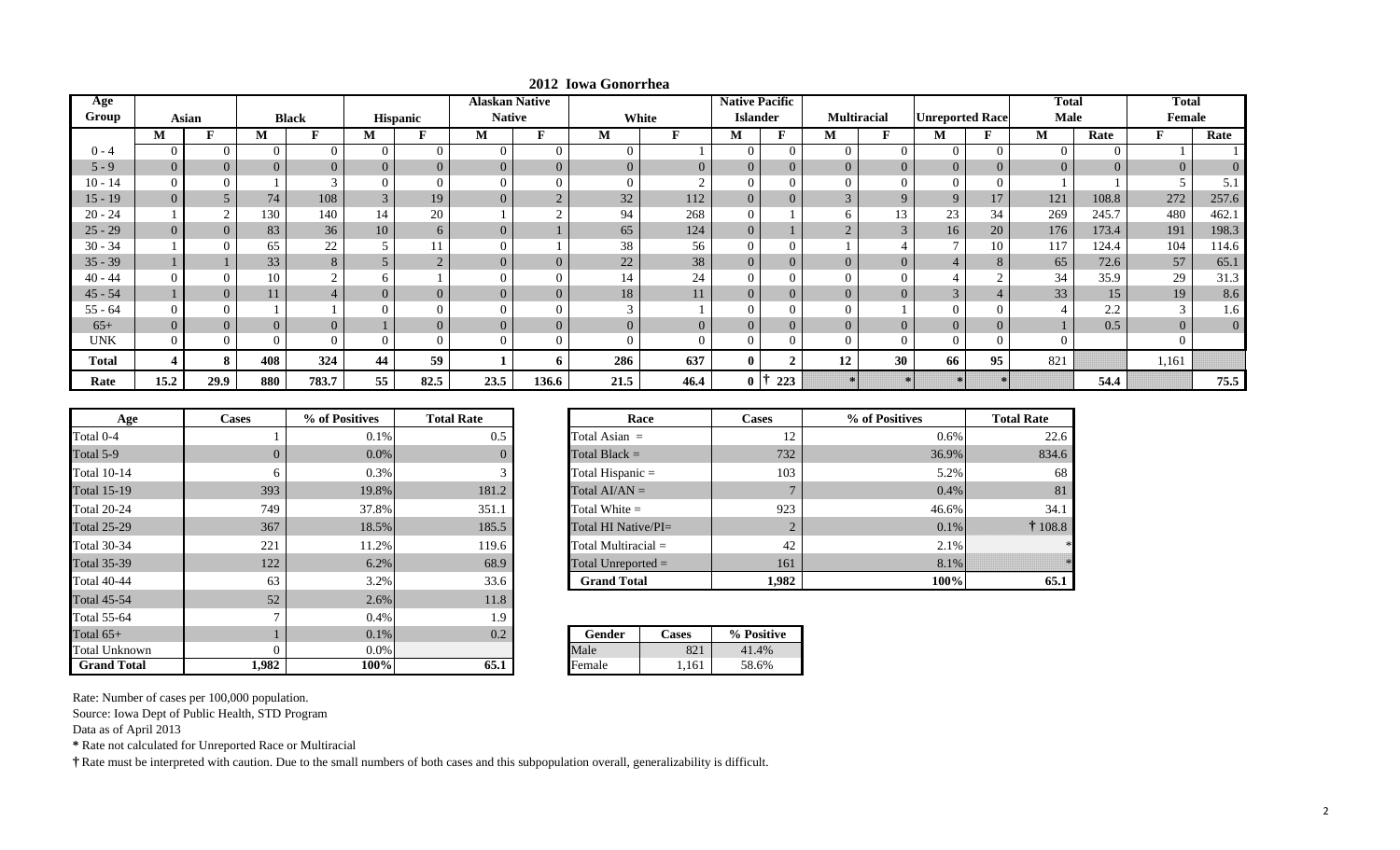| Age               |                |                |                |              |                |                |          | <b>Alaskan Native</b> |                | $\mathbf{v}$ $\mathbf{v}$ in $\mathbf{r}$ |                | <b>Hawaiin Native</b>   |                   |                |          | Unreported     | <b>Total</b> |                | <b>Total</b> |                |
|-------------------|----------------|----------------|----------------|--------------|----------------|----------------|----------|-----------------------|----------------|-------------------------------------------|----------------|-------------------------|-------------------|----------------|----------|----------------|--------------|----------------|--------------|----------------|
| Group             | Asian          |                |                | <b>Black</b> |                | Hispanic       |          | <b>Native</b>         |                | White                                     |                | <b>Pacific Islander</b> | <b>Mutiracial</b> |                |          | Race           | Male         |                | Female       |                |
|                   | М              |                | М              | ю            | м              |                | M        | Ð                     | M              | Ð                                         | М              | ю                       | М                 | F              | м        | F              | M            | Rate           | F            | Rate           |
| $0 - 4$           | $\theta$       | $\Omega$       |                |              | $\Omega$       | $\Omega$       | $\Omega$ | $\Omega$              | $\Omega$       | $\theta$                                  |                |                         | $\Omega$          | $\Omega$       |          |                |              | $\Omega$       |              | $\overline{0}$ |
| $5 - 9$           | $\overline{0}$ | $\overline{0}$ | $\Omega$       | $\Omega$     | $\overline{0}$ | $\Omega$       | $\Omega$ | $\Omega$              | $\Omega$       | $\Omega$                                  | $\overline{0}$ | $\Omega$                | $\Omega$          | $\Omega$       | $\Omega$ | $\Omega$       | $\Omega$     | $\Omega$       | $\Omega$     | $\overline{0}$ |
| $10 - 14$         | $\overline{0}$ | $\Omega$       |                |              | $\overline{0}$ |                |          |                       | $\Omega$       | $\Omega$                                  |                |                         |                   | 0              |          |                |              | $\Omega$       |              | $\overline{0}$ |
| $15 - 19$         | $\overline{0}$ | $\overline{0}$ | $\Omega$       |              | $\overline{0}$ |                | $\Omega$ | $\Omega$              |                | $\Omega$                                  | $\Omega$       |                         | $\Omega$          | $\overline{0}$ | $\Omega$ | $\Omega$       |              | 0.9            |              | 0.9            |
| $20 - 24$         | $\overline{0}$ | $\Omega$       |                |              | ∠              |                |          |                       |                |                                           |                |                         |                   | $\theta$       |          |                |              | 10             |              | 1.9            |
| $25 - 29$         | $\overline{0}$ | $\overline{0}$ | $\overline{0}$ |              | $\overline{0}$ | $\overline{0}$ | $\Omega$ | $\overline{0}$        | 3              | $\Omega$                                  | $\overline{0}$ | $\Omega$                | $\overline{0}$    | $\overline{0}$ | $\Omega$ | $\overline{0}$ |              | $\overline{3}$ | $\Omega$     | $\overline{0}$ |
| $30 - 34$         | $\overline{0}$ | $\theta$       |                |              | $\overline{0}$ |                |          |                       |                |                                           |                |                         |                   | $\Omega$       |          |                | Q            | 9.6            |              | 2.2            |
| $35 - 39$         | $\overline{0}$ | $\overline{0}$ | $\Omega$       | $\Omega$     | $\overline{0}$ | $\overline{0}$ | $\Omega$ | $\overline{0}$        |                |                                           | $\overline{0}$ | $\Omega$                | $\overline{0}$    | $\overline{0}$ |          | $\Omega$       | 6            | 6.7            |              | 1.1            |
| $40 - 44$         | $\overline{0}$ | $\theta$       |                |              | $\overline{0}$ |                |          | $\Omega$              |                |                                           |                |                         |                   |                |          |                |              | 7.4            |              | $\overline{0}$ |
| $45 - 54$         | $\overline{0}$ | $\overline{0}$ |                |              | $\overline{0}$ |                | $\Omega$ | $\Omega$              | 20             |                                           | $\overline{0}$ |                         | $\Omega$          | $\overline{0}$ | $\Omega$ | $\Omega$       | 21           | 9.6            |              | 0.5            |
| $55 - 64$         | $\theta$       | $\Omega$       |                |              | $\Omega$       |                |          |                       |                |                                           |                |                         |                   |                |          |                |              | 1.1            |              | $\overline{0}$ |
| $65+$             | $\overline{0}$ | $\overline{0}$ | $\Omega$       |              | $\overline{0}$ |                | $\Omega$ | $\Omega$              | $\overline{0}$ | $\Omega$                                  | $\Omega$       | $\Omega$                | $\Omega$          | $\Omega$       | $\Omega$ | $\Omega$       | $\Omega$     | $\Omega$       |              | $\overline{0}$ |
|                   |                |                |                |              |                |                |          |                       |                |                                           |                |                         |                   |                |          |                |              |                |              |                |
| <b>Total</b>      | $\bf{0}$       | $\mathbf{0}$   |                |              | $\mathbf{2}$   |                |          |                       | 49             |                                           |                | $\mathbf{0}$            |                   | $\mathbf{0}$   |          |                | 60           |                |              |                |
| Rate <sup>3</sup> | $\mathbf{0}$   | $\mathbf{0}$   | 10.8           | 4.8          | 2.5            |                |          |                       | 3.7            | 0.3                                       |                | $\bf{0}$                |                   |                |          |                |              |                |              | 0.5            |

**2012 Iowa Primary & Secondary Syphilis**

| Age                  | <b>Cases</b>   | % of Positives | <b>Total Rate</b> | Race<br><b>Cases</b>          |
|----------------------|----------------|----------------|-------------------|-------------------------------|
| Total 0-4            | 0              | 0%             |                   | Total Asian $=$               |
| Total 5-9            | $\overline{0}$ | $0\%$          | O                 | Total Black $=$               |
| <b>Total 10-14</b>   | 0              | 0%             |                   | Total Hispanic $=$            |
| <b>Total 15-19</b>   | $\overline{2}$ | 3%             | 0.9               | Total $AI/AN =$               |
| <b>Total 20-24</b>   | 13             | 19%            | 6.1               | Total White $=$               |
| <b>Total 25-29</b>   | 3              | $4\%$          | 1.5               | Total HI Native/ $PI =$       |
| <b>Total 30-34</b>   | 11             | 16%            | 6                 | Total Multiracial $=$         |
| <b>Total 35-39</b>   | 7              | 10%            |                   | Total Unreported $=$          |
| <b>Total 40-44</b>   | $\mathbf{r}$   | 10%            | 3.7               | <b>Grand Total</b>            |
| <b>Total 45-54</b>   | 22             | 33%            |                   |                               |
| <b>Total 55-64</b>   | 2              | 3%             | 0.5               |                               |
| Total $65+$          | $\theta$       | $0\%$          |                   | % Positive<br>Gender<br>Cases |
| <b>Total Unknown</b> | 0              | $0\%$          |                   | Male<br>60<br>89.6%           |
| <b>Grand Total</b>   | 67             | 100%           | 2.2               | Female<br>10.4%               |

| ge | <b>Cases</b> | % of Positives | <b>Total Rate</b> | Race                    | <b>Cases</b> | % of Positives | <b>Total Rate</b> |
|----|--------------|----------------|-------------------|-------------------------|--------------|----------------|-------------------|
|    |              | $0\%$          |                   | Total Asian $=$         |              | 0%             |                   |
|    | U.           | 0%             |                   | Total Black $=$         |              | 10%            |                   |
|    |              | 0%             |                   | Total Hispanic =        |              | 3%             | 1.3               |
|    |              | 3%             | 0.9               | Total $AI/AN =$         |              | 0%             | 0                 |
|    | 13           | 19%            | 6.1               | Total White $=$         | 53           | 79%            |                   |
|    |              | 4%             | $1.5^{\circ}$     | Total HI Native/ $PI =$ |              | 0%             |                   |
|    | 11           | 16%            |                   | Total Multiracial $=$   |              | 0%             |                   |
|    |              | 10%            |                   | Total Unreported $=$    |              | 7%             |                   |
|    |              | 10%            | 3.7               | <b>Grand Total</b>      | 67           | 100%           | $2.2^{\circ}$     |

| $\%$    |     | Gender | ases | ositive      |
|---------|-----|--------|------|--------------|
| $\%$    |     | ale    | ou   | 5%           |
| `<br>70 | 4.L | Female | ∽    | $^{\circ}$ % |

Rate: Number of cases per 100,000 population.

Source: Iowa Dept of Public Health, STD Program

Data as of April 2013

**\*** Rate not calculated for Unreported Race or Multiracial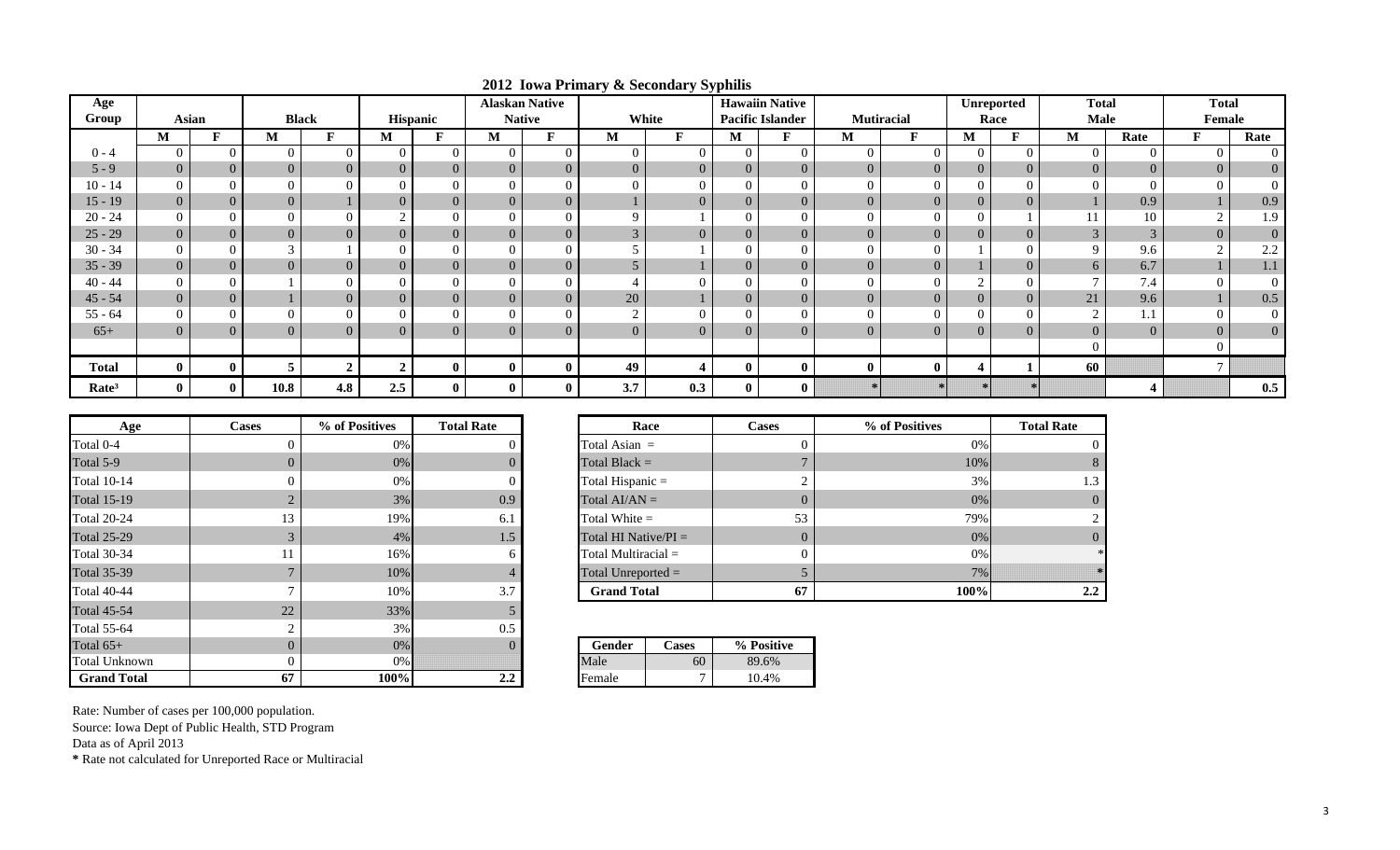| Age          |                |      |                |                |                |                | <b>Alaskan Native</b> |          | $\cdots$ = $\cdots$ , $\cdots$ , $\mathbf{r}$ = $\cdots$ , $\mathbf{r}$ = $\cdots$ , $\mathbf{r}$ , $\mathbf{r}$ = $\mathbf{r}$ = $\mathbf{r}$ = $\mathbf{r}$ = $\mathbf{r}$ = $\mathbf{r}$ = $\mathbf{r}$ = $\mathbf{r}$ = $\mathbf{r}$ = $\mathbf{r}$ = $\mathbf{r}$ = $\mathbf{r}$ = $\mathbf{r}$ = $\mathbf{$ |                | <b>Hawaiian Native</b>  |                   |   |                |                        | <b>Total</b> |          | <b>Total</b> |                 |
|--------------|----------------|------|----------------|----------------|----------------|----------------|-----------------------|----------|-------------------------------------------------------------------------------------------------------------------------------------------------------------------------------------------------------------------------------------------------------------------------------------------------------------------|----------------|-------------------------|-------------------|---|----------------|------------------------|--------------|----------|--------------|-----------------|
| Group        | Asian          |      | <b>Black</b>   |                | Hispanic       |                | <b>Native</b>         |          | White                                                                                                                                                                                                                                                                                                             |                | <b>Pacific Islander</b> | <b>Mutiracial</b> |   |                | <b>Unreported Race</b> | Male         |          | Female       |                 |
|              | M              | М    |                | М              | F              | M              | T.                    | M        | F                                                                                                                                                                                                                                                                                                                 | M              |                         | M                 | F | М              | F                      | М            | Rate     | F            | Rate            |
| $0 - 4$      | $\overline{0}$ |      | $\Omega$       |                | $\Omega$       | $\theta$       | $\Omega$              | $\Omega$ |                                                                                                                                                                                                                                                                                                                   | $\Omega$       |                         |                   |   | $\Omega$       |                        | $\Omega$     |          |              | $\overline{0}$  |
| $5 - 9$      | $\overline{0}$ |      | $\theta$       | $\overline{0}$ | $\Omega$       | $\overline{0}$ | $\Omega$              | $\Omega$ |                                                                                                                                                                                                                                                                                                                   | $\overline{0}$ |                         | $\Omega$          |   | $\Omega$       | $\Omega$               | $\Omega$     |          | $\Omega$     | $\overline{0}$  |
| $10 - 14$    | $\Omega$       |      |                |                |                | $\Omega$       |                       |          |                                                                                                                                                                                                                                                                                                                   | $\Omega$       |                         |                   |   | $\Omega$       |                        |              |          |              | $\Omega$        |
| $15 - 19$    | $\overline{0}$ |      |                |                | $\Omega$       | $\overline{0}$ | $\Omega$              |          |                                                                                                                                                                                                                                                                                                                   | $\Omega$       | $\Omega$                | $\Omega$          |   | $\Omega$       | $\Omega$               |              | 0.9      |              | 0.9             |
| $20 - 24$    | $\overline{0}$ |      |                |                |                | $\Omega$       |                       | 10       |                                                                                                                                                                                                                                                                                                                   | $\theta$       |                         |                   |   | $\Omega$       |                        | 15           | 13.7     |              | 1.9             |
| $25 - 29$    | $\overline{0}$ |      | $\theta$       |                | $\Omega$       | $\overline{0}$ | $\Omega$              |          |                                                                                                                                                                                                                                                                                                                   | $\overline{0}$ | $\overline{0}$          | $\Omega$          |   | $\Omega$       | $\Omega$               |              | 4.9      | $\Omega$     | $\vert 0 \vert$ |
| $30 - 34$    | $\overline{0}$ |      |                |                |                | $\Omega$       |                       |          |                                                                                                                                                                                                                                                                                                                   | $\theta$       |                         |                   |   |                |                        | 13           | 13.8     |              | 2.2             |
| $35 - 39$    | $\overline{0}$ |      | $\overline{0}$ | $\overline{0}$ | $\Omega$       | $\overline{0}$ | $\overline{0}$        | 6        |                                                                                                                                                                                                                                                                                                                   | $\overline{0}$ | $\Omega$                | $\Omega$          |   |                | $\overline{0}$         |              | 7.8      |              | 1.1             |
| $40 - 44$    | $\overline{0}$ |      | $\Omega$       |                | $\Omega$       | $\Omega$       |                       |          |                                                                                                                                                                                                                                                                                                                   | $\theta$       |                         |                   |   |                |                        |              | 7.4      |              | $\overline{0}$  |
| $45 - 54$    | $\overline{0}$ |      | $\mathbf{0}$   | $\overline{0}$ | $\overline{0}$ | $\overline{0}$ | $\overline{0}$        | 22       |                                                                                                                                                                                                                                                                                                                   | $\overline{0}$ | $\overline{0}$          | $\Omega$          |   | $\overline{0}$ | $\overline{0}$         | 23           | 10.5     |              | $0.5\,$         |
| $55 - 64$    | $\overline{0}$ |      | $\Omega$       |                |                | $\Omega$       |                       |          |                                                                                                                                                                                                                                                                                                                   | $\theta$       |                         |                   |   | $\Omega$       |                        |              | 1.6      |              | $\overline{0}$  |
| $65+$        | $\overline{0}$ |      | $\overline{0}$ | $\overline{0}$ | $\Omega$       | $\overline{0}$ | $\Omega$              |          |                                                                                                                                                                                                                                                                                                                   | $\overline{0}$ | $\overline{0}$          | $\Omega$          |   | $\overline{0}$ | $\overline{0}$         | $\Omega$     | $\Omega$ | $\Omega$     | $\overline{0}$  |
| <b>UNK</b>   | $\theta$       |      | $\sqrt{ }$     |                | $\Omega$       | $\overline{0}$ |                       |          |                                                                                                                                                                                                                                                                                                                   | $\theta$       |                         |                   |   | $\Omega$       |                        | $\Omega$     |          |              |                 |
| <b>Total</b> | $\mathbf{0}$   |      | ി              | 5              | $\bf{0}$       | $\bf{0}$       |                       | 57       |                                                                                                                                                                                                                                                                                                                   | $\bf{0}$       |                         |                   |   |                |                        | 74           |          |              |                 |
| Rate         | $\mathbf{0}$   | 17.3 | 4.8            | 6.3            | $\mathbf{0}$   | $\mathbf{0}$   |                       | 4.3      | 0.3                                                                                                                                                                                                                                                                                                               | $\bf{0}$       |                         |                   |   |                |                        |              | 4.9      |              | 0.5             |

**2012 Iowa Early Syphilis (Primary, Secondary, and Early Latent)**

| Age                  | Cases          | % of Positives | <b>Total Rate</b> | Race                    | <b>Cases</b> |
|----------------------|----------------|----------------|-------------------|-------------------------|--------------|
| Total 0-4            | $\theta$       | 0%             |                   | Total Asian $=$         |              |
| Total 5-9            | $\overline{0}$ | $0\%$          |                   | Total Black $=$         | 10           |
| <b>Total 10-14</b>   | $\Omega$       | 0%             |                   | Total Hispanic $=$      |              |
| <b>Total 15-19</b>   | $\overline{2}$ | 2%             | 0.9               | Total $AI/AN =$         |              |
| <b>Total 20-24</b>   | 17             | 21%            | 8                 | Total White $=$         | 61           |
| <b>Total 25-29</b>   | 5              | 6%             | 2.5               | Total HI Native/ $PI =$ |              |
| <b>Total 30-34</b>   | 15             | 19%            | 8.1               | Total Multiracial $=$   |              |
| <b>Total 35-39</b>   | 8              | 10%            | 4.5               | Total Unreported $=$    |              |
| <b>Total 40-44</b>   | 7              | 9%             | 3.7               | <b>Grand Total</b>      | 81           |
| <b>Total 45-54</b>   | 24             | 30%            | 5.5               |                         |              |
| <b>Total 55-64</b>   | 3              | 4%             | 0.8               |                         |              |
| Total $65+$          | $\theta$       | $0\%$          |                   | <b>Cases</b><br>Gender  | % Positive   |
| <b>Total Unknown</b> | $\theta$       | 0%             |                   | 74<br>Male              | 91.4%        |
| <b>Grand Total</b>   | 81             | 100%           | 2.7               | Female                  | 8.6%         |

| ge | <b>Cases</b> | % of Positives | <b>Total Rate</b> | Race                    | <b>Cases</b> | % of Positives | <b>Total Rate</b> |
|----|--------------|----------------|-------------------|-------------------------|--------------|----------------|-------------------|
|    |              | 0%             | $\theta$          | Total Asian $=$         |              | $0.0\%$        | $\Omega$          |
|    |              | $0\%$          | $\theta$          | Total Black $=$         | 10           | 12.3%          | 11.4              |
|    |              | $0\%$          | $\overline{0}$    | Total Hispanic $=$      |              | 6.2%           | 3.3               |
|    |              | $2\%$          | 0.9               | Total $AI/AN =$         |              | $0.0\%$        | $\overline{0}$    |
|    | 17           | 21%            | 8                 | Total White $=$         | 61           | 75.3%          | 2.3               |
|    |              | 6%             | 2.5               | Total HI Native/ $PI =$ |              | $0.0\%$        |                   |
|    | 15           | 19%            | 8.1               | Total Multiracial $=$   |              | 0.0%           |                   |
|    | റ            | $10\%$         | 4.5               | Total Unreported $=$    |              | 6.2%           |                   |
|    |              | 9%             | 3.7               | <b>Grand Total</b>      | 81           | 100%           | 2.7               |

| $\%$ |     | <b>Gender</b> | 'ases | <b>Positive</b><br>$\mathbf{0}_{\alpha}$ |
|------|-----|---------------|-------|------------------------------------------|
| $\%$ |     |               | 4     | 4%                                       |
| ℅    | ، ، | emale         | -     | 60/                                      |

Rate: Number of cases per 100,000 population Data as of April 2013 Source: Iowa Dept of Public Health, STD Program

**\*** Rate not reported on Unreported Race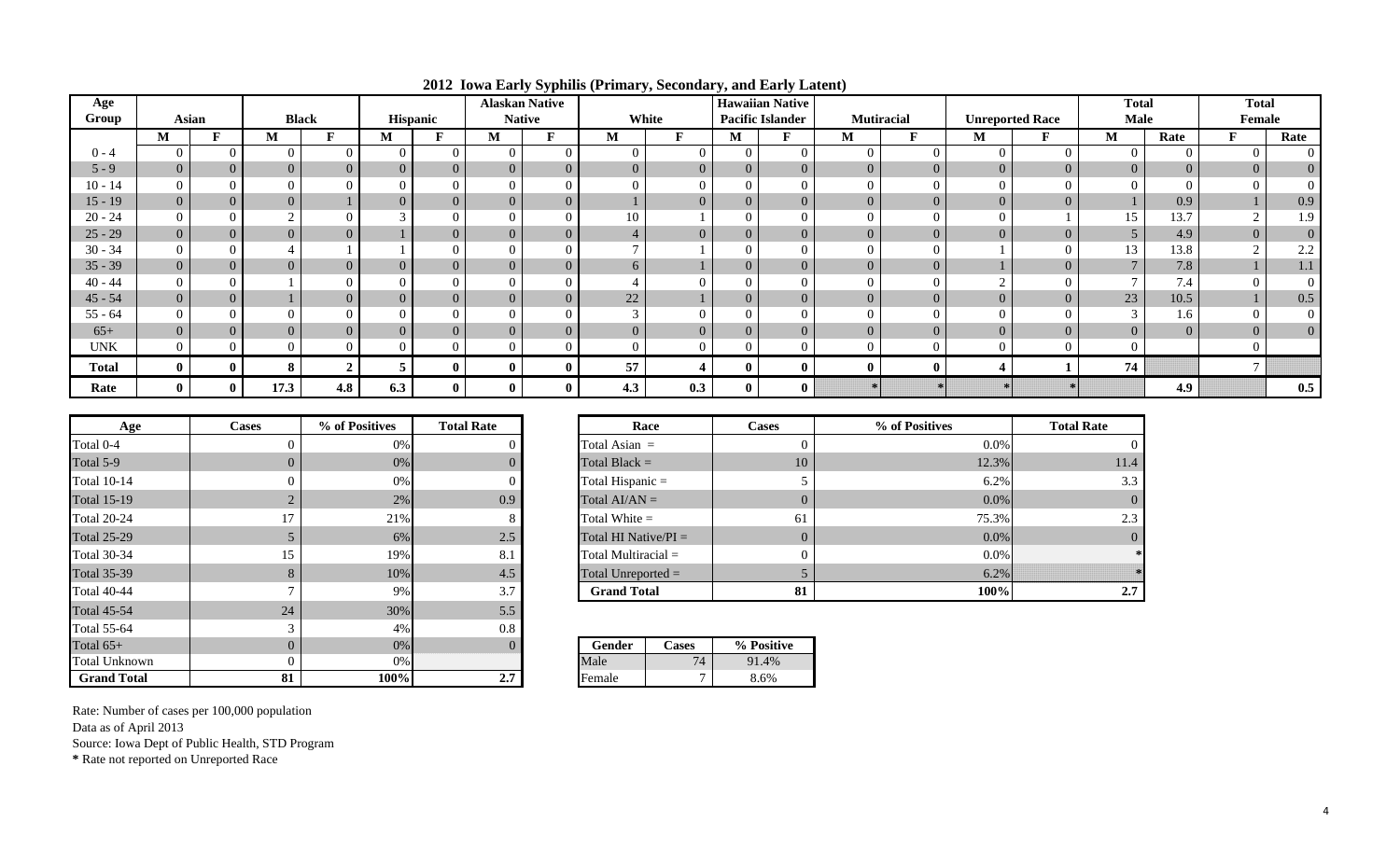| Age          |                |                |                |                |                |          | <b>American Indian</b> |                       | $\frac{1}{2}$ = $\frac{1}{2}$ $\frac{1}{2}$ $\frac{1}{2}$ $\frac{1}{2}$ $\frac{1}{2}$ $\frac{1}{2}$ $\frac{1}{2}$ $\frac{1}{2}$ $\frac{1}{2}$ $\frac{1}{2}$ $\frac{1}{2}$ $\frac{1}{2}$ $\frac{1}{2}$ $\frac{1}{2}$ $\frac{1}{2}$ $\frac{1}{2}$ $\frac{1}{2}$ $\frac{1}{2}$ $\frac{1}{2}$ $\frac{1}{2}$ $\frac{1}{2}$ |     |                | <b>Hawaiian Native</b>  |                |                    |                        |                | <b>Total</b>   |      | <b>Total</b> |                  |
|--------------|----------------|----------------|----------------|----------------|----------------|----------|------------------------|-----------------------|-----------------------------------------------------------------------------------------------------------------------------------------------------------------------------------------------------------------------------------------------------------------------------------------------------------------------|-----|----------------|-------------------------|----------------|--------------------|------------------------|----------------|----------------|------|--------------|------------------|
| Group        | Asian          |                |                | <b>Black</b>   |                | Hispanic |                        | <b>Alaskan Native</b> | White                                                                                                                                                                                                                                                                                                                 |     |                | <b>Pacific Islander</b> |                | <b>Multiracial</b> | <b>Unreported Race</b> |                | Male           |      | Female       |                  |
|              | M              |                | M              | $\blacksquare$ | M              | F        | M                      | T.                    | M                                                                                                                                                                                                                                                                                                                     | T.  | М              | T.                      | М              | $\mathbf{r}$       | M                      |                | M              | Rate | <b>TO</b>    | Rate             |
| $0 - 4$      | $\theta$       |                | $\Omega$       |                | $\theta$       |          | $\overline{0}$         | $\theta$              | $\Omega$                                                                                                                                                                                                                                                                                                              |     | $\overline{0}$ | $\Omega$                |                | $\Omega$           | $\Omega$               |                | $\Omega$       |      |              | $\overline{0}$   |
| $5 - 9$      | $\overline{0}$ | $\overline{0}$ | 0              | $\Omega$       | $\overline{0}$ |          | $\overline{0}$         | $\overline{0}$        | $\overline{0}$                                                                                                                                                                                                                                                                                                        |     | $\overline{0}$ | $\overline{0}$          | $\Omega$       | $\overline{0}$     | $\overline{0}$         |                | $\overline{0}$ |      |              | $\overline{0}$   |
| $10 - 14$    | $\overline{0}$ |                |                |                | $\Omega$       |          |                        |                       |                                                                                                                                                                                                                                                                                                                       |     |                |                         |                |                    | $\Omega$               |                | $\Omega$       |      |              | $\Omega$         |
| $15 - 19$    | $\overline{0}$ | 0              |                |                | $\Omega$       |          | $\overline{0}$         | $\overline{0}$        |                                                                                                                                                                                                                                                                                                                       |     | $\Omega$       | $\Omega$                |                | $\overline{0}$     | $\overline{0}$         |                | $\mathcal{L}$  | 2.7  |              | 1.9 <sub>1</sub> |
| $20 - 24$    | $\overline{0}$ |                |                |                |                |          | $\Omega$               |                       | 15                                                                                                                                                                                                                                                                                                                    |     |                | $\Omega$                |                |                    | $\Omega$               |                | 22             | 20.1 |              | 3.9              |
| $25 - 29$    | $\overline{0}$ | $\Omega$       |                |                |                |          | $\overline{0}$         | $\Omega$              |                                                                                                                                                                                                                                                                                                                       |     | $\Omega$       | $\Omega$                |                | $\overline{0}$     |                        |                | 13             | 12.8 |              |                  |
| $30 - 34$    | $\Omega$       |                |                |                |                |          | $\theta$               |                       |                                                                                                                                                                                                                                                                                                                       |     | $\Omega$       |                         |                |                    | $\mathbf{c}$           |                | 16             | 17   |              | 4.4              |
| $35 - 39$    |                | $\overline{0}$ |                |                |                |          | $\overline{0}$         | $\overline{0}$        | 6                                                                                                                                                                                                                                                                                                                     |     | $\overline{0}$ | $\Omega$                | $\Omega$       | $\overline{0}$     |                        |                | 9              | 10   |              | 1.1              |
| $40 - 44$    | $\overline{0}$ |                |                |                | $\Omega$       |          |                        | $\Omega$              |                                                                                                                                                                                                                                                                                                                       |     | $\Omega$       | $\Omega$                |                | $\Omega$           |                        |                | 12             | 12.7 |              | 4.3              |
| $45 - 54$    | $\mathbf{0}$   | $\overline{0}$ |                |                |                |          | $\overline{0}$         | $\overline{0}$        | 26                                                                                                                                                                                                                                                                                                                    |     | $\overline{0}$ | $\overline{0}$          |                | $\overline{0}$     | $\Omega$<br>$\angle$   | $\overline{0}$ | 33             | 15   | $\Omega$     | 1.4              |
| $55 - 64$    | $\overline{0}$ |                |                |                | 0              |          | $\theta$               | $\Omega$              |                                                                                                                                                                                                                                                                                                                       |     | $\Omega$       | $\Omega$                |                | $\Omega$           |                        |                |                | 2.7  |              | $\overline{0}$   |
| $65+$        | $\overline{0}$ |                | $\overline{0}$ |                |                |          | $\overline{0}$         | $\overline{0}$        |                                                                                                                                                                                                                                                                                                                       |     | $\overline{0}$ | $\overline{0}$          | $\overline{0}$ | $\overline{0}$     |                        |                | 3              | 1.6  | 3            | 1.2              |
| <b>UNK</b>   | $\overline{0}$ |                |                |                | $\Omega$       |          |                        |                       | $\Omega$                                                                                                                                                                                                                                                                                                              |     | $\Omega$       |                         |                | $\Omega$           | $\Omega$               |                | $\Omega$       |      |              |                  |
| <b>Total</b> |                |                | 14             |                | 10             |          | 0                      | 0                     | 77                                                                                                                                                                                                                                                                                                                    |     | $\mathbf{0}$   |                         |                | $\mathbf{0}$       | 13                     | 3              | 116            |      | $22\,$       |                  |
| Rate         | 3.8            | 3.7            | 30.2           | 12.1           | 12.5           | 4.2      |                        | 0                     | 5.8                                                                                                                                                                                                                                                                                                                   | 0.7 |                | 111.5<br>$0$  †         |                |                    |                        |                |                | 7.7  |              | 1.4              |

**2012 Iowa Syphilis (All Stages)**

| Age                | <b>Cases</b>   | % of Positives | <b>Total Rate</b> |                               | Race                    | <b>Cases</b> |            |
|--------------------|----------------|----------------|-------------------|-------------------------------|-------------------------|--------------|------------|
| Total 0-4          | 0              | $0\%$          | 0                 |                               | Total Asian $=$         |              |            |
| Total 5-9          | $\overline{0}$ | $0\%$          | $\Omega$          |                               | Total Black $=$         | 19           |            |
| <b>Total 10-14</b> | 0              | 0%             | $\Omega$          |                               | Total Hispanic $=$      | 13           |            |
| <b>Total 15-19</b> | 5              | $4\%$          | 2.3               |                               | Total $AI/AN =$         |              |            |
| <b>Total 20-24</b> | 26             | 19%            | 12.2              |                               | Total White $=$         |              |            |
| <b>Total 25-29</b> | 14             | 10%            | 7.1               |                               | Total HI Native/ $PI =$ |              |            |
| <b>Total 30-34</b> | 20             | 14%            | 10.8              |                               | Total Multiracial $=$   |              |            |
| <b>Total 35-39</b> | 10             | $7\%$          | 5.6               |                               | Total Unreported $=$    |              | 16         |
| <b>Total 40-44</b> | 16             | 12%            | 8.5               |                               | <b>Grand Total</b>      |              | 138        |
| <b>Total 45-54</b> | 36             | 26%            | 8.2               |                               |                         |              |            |
| <b>Total 55-64</b> | 5              | 4%             | 1.3               |                               |                         |              |            |
| Total $65+$        | 6              | $4\%$          | 1.3               | <b>Gender</b><br><b>Cases</b> |                         |              | % Positive |
| Total Unknown      | 0              | 0%             |                   | Male<br>116                   |                         |              | 84.1%      |
| <b>Grand Total</b> | 138            | 100%           | 4.5               | Female<br>22                  |                         |              | 15.9%      |

| ge | <b>Cases</b>   | % of Positives | <b>Total Rate</b> | Race                    | Cases          | % of Positives | <b>Total Rate</b> |
|----|----------------|----------------|-------------------|-------------------------|----------------|----------------|-------------------|
|    |                | 0%             |                   | Total Asian $=$         |                | 1.4%           | 3.8               |
|    | $\overline{0}$ | 0%             | 0                 | Total Black $=$         | 19             | 13.8%          | 21.7              |
|    |                | 0%             | 0                 | Total Hispanic =        | 13             | 9.4%           | 8.6               |
|    |                | 4%             | 2.3               | Total $AI/AN =$         | $\overline{0}$ | $0.0\%$        | $\overline{0}$    |
|    | 26             | 19%            | 12.2              | Total White $=$         | 86             | 62.3%          | 3.2               |
|    | 14             | 10%            | 7.1               | Total HI Native/ $PI =$ |                | 0.7%           | † 54.4            |
|    | 20             | 14%            | 10.8              | Total Multiracial $=$   |                | 0.7%           |                   |
|    | 10             | 7%             | 5.6               | Total Unreported $=$    | 16             | 11.6%          |                   |
|    | 16             | 12%            | 8.5               | <b>Grand Total</b>      | 138            | 100%           | 4.5               |
|    |                |                |                   |                         |                |                |                   |

| $\%$ | $\overline{\phantom{0}}$<br>$-2.5$ | Gender | 'ases | Positive<br>$0/_{\alpha}$ |
|------|------------------------------------|--------|-------|---------------------------|
| %    |                                    |        |       | $\frac{9}{6}$             |
| ℅    | - ن                                | emale  | ∸     | 9%                        |

Rate: Number of cases per 100,000 population

Data as of April 2013

Source: Iowa Dept of Public Health, STD Program

**\*** Rate not reported on Unreported Race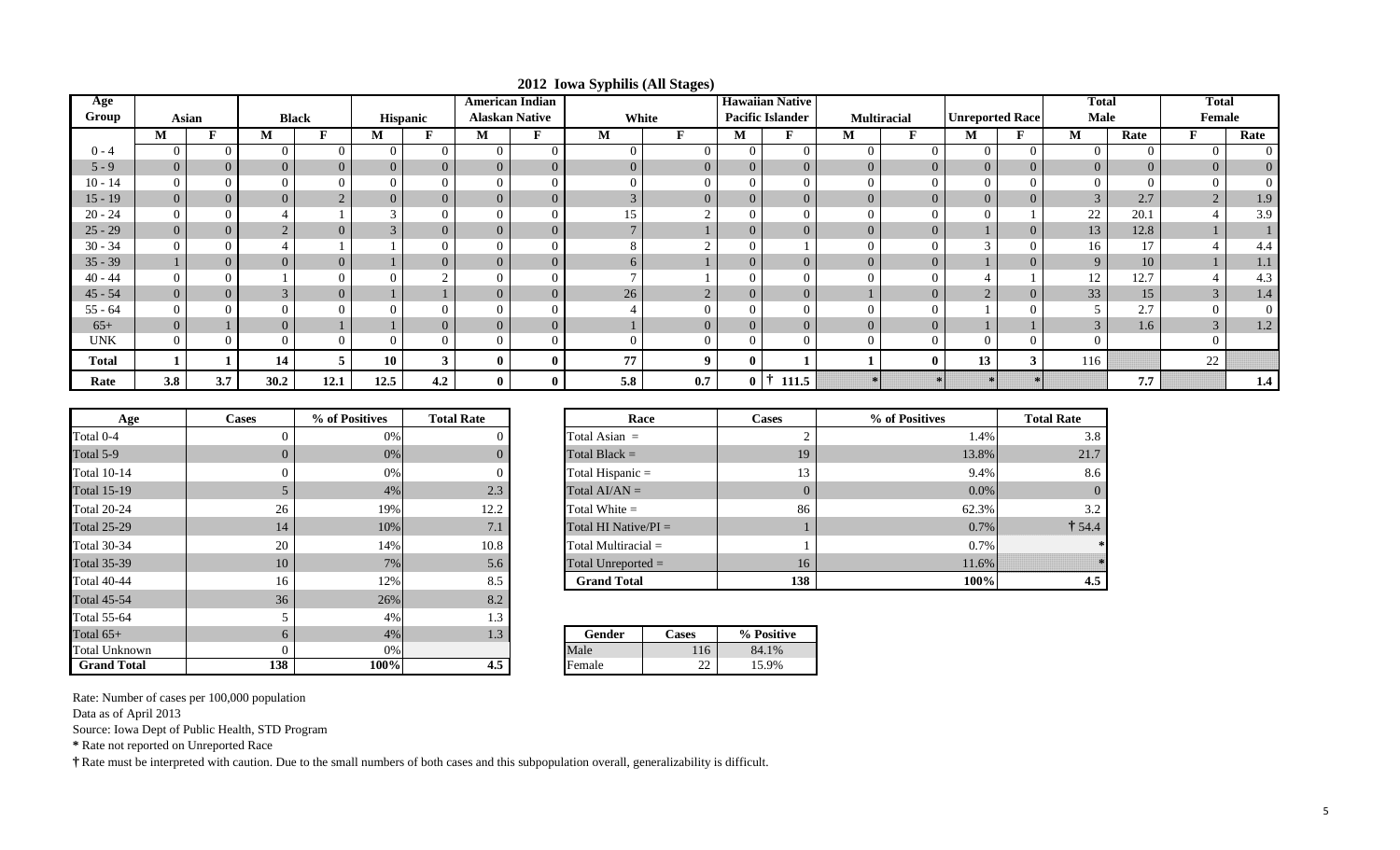| Age        |                |       |              |          |                 |          |                | American Indian                |                |          | ◡▴                      | <b>Hawaiian Native</b> |                |                | <b>Unreported</b> |                | <b>Total</b> |        | <b>Total</b> |                |
|------------|----------------|-------|--------------|----------|-----------------|----------|----------------|--------------------------------|----------------|----------|-------------------------|------------------------|----------------|----------------|-------------------|----------------|--------------|--------|--------------|----------------|
| Group      | Asian          |       | <b>Black</b> |          | <b>Hispanic</b> |          |                | <b>Alaskan Native</b><br>White |                |          | <b>Pacific Islander</b> | <b>Multiracial</b>     |                | Race           |                   | <b>Male</b>    |              | Female |              |                |
|            | M              |       | M            |          | M               |          | M              |                                | м              |          | М                       |                        | M              |                | М                 |                | М            | Rate   |              | Rate           |
| $0 - 4$    | $\Omega$       |       |              |          | $\Omega$        |          |                |                                | $\overline{0}$ | $\sim$   | $\Omega$                | $\Omega$               | $\Omega$       | $\Omega$       | $\Omega$          |                |              |        |              | $\mathcal{R}$  |
| $5 - 9$    | $\overline{0}$ |       |              | $\Omega$ | $\Omega$        |          | $\overline{0}$ |                                | $\overline{0}$ | $\Omega$ | $\overline{0}$          | $\overline{0}$         | $\overline{0}$ | $\Omega$       | $\overline{0}$    | $\overline{0}$ |              |        |              |                |
| $10 - 14$  | $\theta$       |       |              | 14       |                 |          |                |                                | $\Omega$       | 25       |                         |                        |                |                |                   |                |              |        | 47           | 48             |
| $15 - 19$  |                | 21    | 251          | 464      | 49              | 206      | 5 <sup>5</sup> | 18                             | 264            | 1,469    | $\overline{0}$          |                        | 16             | 66             | 93                | 342            | 679          | 610    | 2,590        | 2,453          |
| $20 - 24$  | 10             | 41    | 448          | 630      | 104             | 220      | 8              | 15                             | 809            | 2,607    |                         |                        | 16             | 78             | 182               | 470            | 1,581        | 1,444  | 4,070        | 3,918          |
| $25 - 29$  | $\overline{4}$ | 16    | 238          | 173      | 76              | 85       | $\overline{0}$ | 15                             | 466            | 981      | $\overline{0}$          |                        | 9              | 13             | 98                | 177            | 891          | 878    | 1,465        | 1,521          |
| $30 - 34$  | $\overline{4}$ | 13    | 158          | 77       | 30              | 60       | $\Omega$       | 8                              | 208            | 350      |                         |                        |                | 10             | 31                | 79             | 435          | 463    | 601          | 663            |
| $35 - 39$  | $\overline{ }$ |       | 74           | 20       | 20              | 28       | $\overline{0}$ |                                | 94             | 152      | $\overline{0}$          | $\overline{0}$         |                | 2              | 23                | 34             | 219          | 244    | 243          | 277            |
| $40 - 44$  | $\theta$       |       | 26           | 13       | 14              |          |                |                                | 51             | 69       | $\Omega$                | $\Omega$               |                | $\Omega$       | 20                | 10             | 112          | 118    | 103          | 111            |
| $45 - 54$  | 2              |       | 36           |          |                 |          | $\overline{0}$ |                                | 66             | 39       | $\overline{0}$          | $\overline{0}$         |                | $\overline{0}$ | 9                 | 11             | 118          | 54     | 62           | 28             |
| $55 - 64$  | $\overline{0}$ |       |              |          |                 |          |                |                                | 10             |          | $\Omega$                | $\Omega$               |                |                |                   |                | 15           |        | 10           | 5 <sup>5</sup> |
| $65+$      | $\overline{0}$ |       |              |          |                 | $\theta$ | $\overline{0}$ |                                | 3              | $\Omega$ | $\overline{0}$          | $\overline{0}$         | $\overline{0}$ | $\overline{0}$ |                   |                |              |        |              |                |
| <b>UNK</b> | $\Omega$       |       |              |          |                 |          |                |                                | $\Omega$       |          | $\Omega$                |                        |                | $\Omega$       |                   | $\Omega$       |              |        |              |                |
| Total      | 28             | 104   | 1,237        | 1,399    | 300             | 618      | 15             | 57                             | 1,971          | 5,697    |                         | 22                     | 46             | 171            | 459               | 1,130          | 4,061        |        | 9,198        |                |
| Rate       | 106.1          | 388.2 | 2,668        | 3,384    | 375             | 863.7    | 353.1          | 1,297.5                        | 148.2          | 414.9    | 530.8                   | 2,452.6                |                |                |                   |                |              | 269.2  |              | 598            |

**2012 Iowa Chlamydia, Gonorrhea, & Syphilis**

| Age                | <b>Cases</b> | % of Positives | <b>Total Rate</b> | Race                    |              | Cases      |
|--------------------|--------------|----------------|-------------------|-------------------------|--------------|------------|
| Total 0-4          | 4            | $0\%$          |                   | Total Asian $=$         |              | 132        |
| Total 5-9          |              | $0\%$          | 0.5               | Total Black $=$         |              | 2,636      |
| <b>Total 10-14</b> | 50           | 0%             | 24.9              | Total Hispanic $=$      |              | 918        |
| <b>Total 15-19</b> | 3,269        | 25%            | 1,507.6           | Total $AI/AN =$         |              | 72         |
| <b>Total 20-24</b> | 5,651        | 43%            | 2,648.7           | Total White $=$         |              | 7,668      |
| <b>Total 25-29</b> | 2,356        | 18%            | 1,190.8           | Total HI Native/ $PI =$ |              | 27         |
| <b>Total 30-34</b> | 1,036        | 8%             | 560.8             | Total Multiracial $=$   |              | 217        |
| <b>Total 35-39</b> | 462          | 3%             | 260.8             | Total Unreported $=$    |              | 1,589      |
| <b>Total 40-44</b> | 215          | 2%             | 114.7             | <b>Grand Total</b>      |              | 13,259     |
| <b>Total 45-54</b> | 180          | 1%             | 40.9              |                         |              |            |
| <b>Total 55-64</b> | 25           | 0%             | 6.7               |                         |              |            |
| Total $65+$        | 10           | $0\%$          | 2.2               | Gender                  | <b>Cases</b> | % Positive |
| Total Unknown      | $\Omega$     | 0%             |                   | Male                    | 4,061        | 30.6%      |
| <b>Grand Total</b> | 13,259       | 100%           | 435.2             | Female                  | 9,198        | 69.4%      |

| ge | <b>Cases</b> | % of Positives | <b>Total Rate</b> |                    | Race                    | Cases  | % of Positives | <b>Total Rate</b>  |
|----|--------------|----------------|-------------------|--------------------|-------------------------|--------|----------------|--------------------|
|    |              | 0%             |                   | Total Asian $=$    |                         | 132    | 1%             | 248.2              |
|    |              | 0%             | 0.5               | Total Black $=$    |                         | 2,636  | 20%            | 3,005.5            |
|    | 50           | 0%             | 24.9              | Total Hispanic $=$ |                         | 918    | 7%             | 605.8              |
|    | 3,269        | 25%            | 1,507.6           | Total $AI/AN =$    |                         | 72     | 1%             | 833.2              |
|    | 5,651        | 43%            | 2,648.7           | Total White $=$    |                         | 7,668  | 58%            | 283.6              |
|    | 2,356        | 18%            | 1,190.8           |                    | Total HI Native/ $PI =$ | 27     | $0\%$          | $\ddagger$ 1,468.2 |
|    | 1,036        | 8%             | 560.8             |                    | Total Multiracial $=$   | 217    |                |                    |
|    | 462          | 3%             | 260.8             |                    | Total Unreported $=$    | 1,589  | 12%            |                    |
|    | 215          | 2%             | 114.7             | <b>Grand Total</b> |                         | 13,259 | 100%           | 435.2              |
|    |              |                |                   |                    |                         |        |                |                    |

| $\overline{1}$ $\Omega$<br>1 V | $\Omega$<br>v / v | $\overline{\phantom{m}}$<br>. | eγ | 9606 |                 |
|--------------------------------|-------------------|-------------------------------|----|------|-----------------|
|                                | $\Omega$          |                               |    |      | 50/<br>'υ       |
| $\sim$<br>1 J.J.J              | $\sim$            | . .                           |    |      | 10 <sub>0</sub> |

Rate: Number of cases per 100,000 population

Data as of April 2013

Source: Iowa Dept of Public Health, STD Prevention Program

**\*** Rate not reported on Unreported Race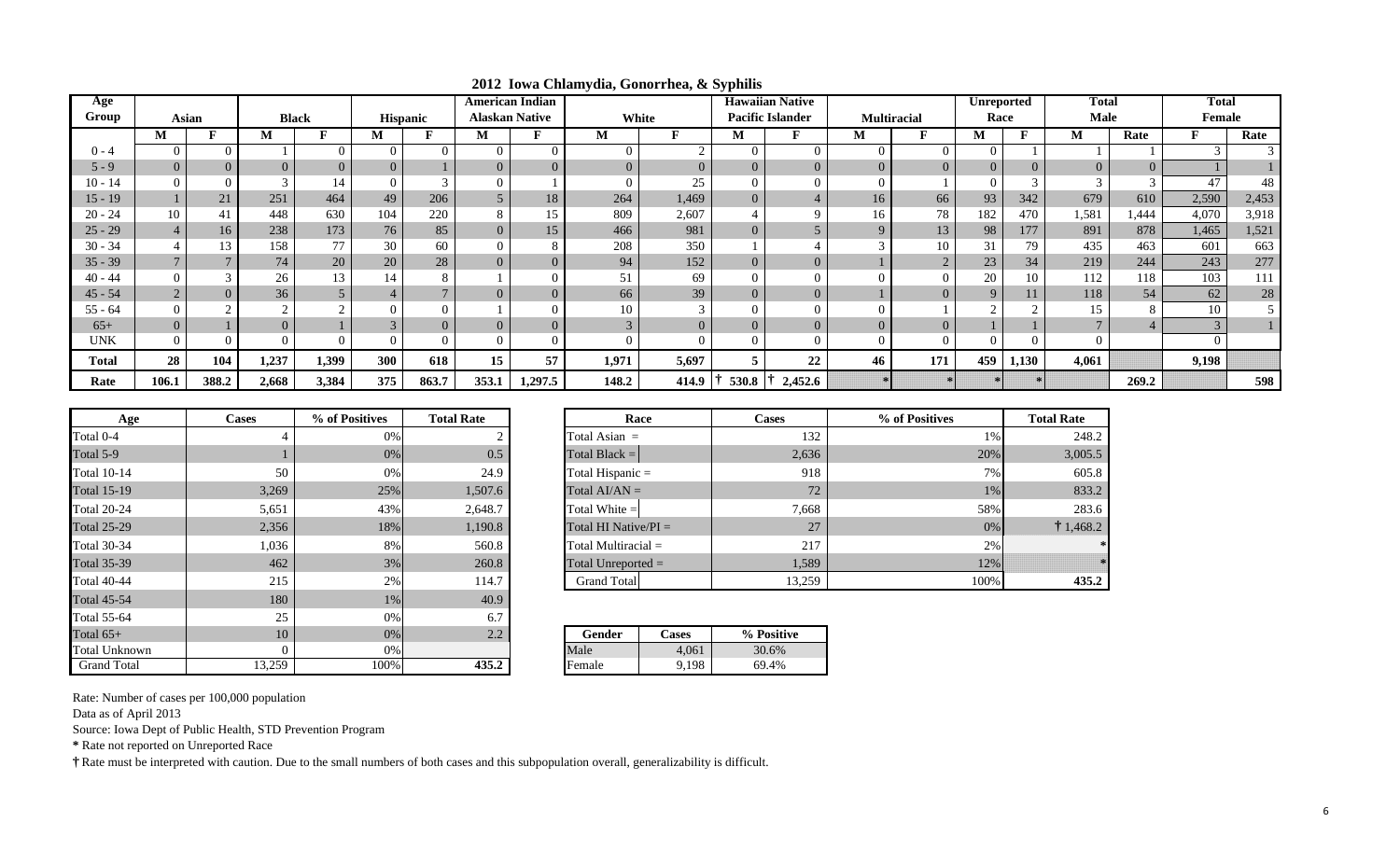| 2012 IOWA          | <b>SYPHILIS</b>  |                  |                  |                  |                                 |                  | <b>CHLAMYDIA</b> |                   | <b>GONORRHEA</b> |                  | <b>ALL STDS</b>         |                   |                   |       |
|--------------------|------------------|------------------|------------------|------------------|---------------------------------|------------------|------------------|-------------------|------------------|------------------|-------------------------|-------------------|-------------------|-------|
| <b>COUNTY</b>      | $P-S$            | EL               |                  |                  | TL CONG TOTAL DIFF <sup>1</sup> |                  | <b>TOTAL</b>     | DIFF <sup>1</sup> | <b>TOTAL</b>     |                  | DIFF <sup>1</sup> TOTAL | DIFF <sup>1</sup> | <b>POPULATION</b> | Rate  |
|                    |                  |                  |                  |                  |                                 |                  |                  |                   |                  |                  |                         |                   | 7,682             |       |
| <b>ADAIR</b>       | $\boldsymbol{0}$ | $\overline{0}$   | $\mathbf{0}$     | $\theta$         | $\mathbf{0}$                    | $\theta$         | 5                | (6)               | $\overline{0}$   | (1)              | 5                       | (7)               |                   | 65.1  |
| <b>ADAMS</b>       | $\theta$         | $\theta$         | $\Omega$         | $\overline{0}$   | $\overline{0}$                  | $\overline{0}$   | 10               | $\overline{0}$    | $\overline{0}$   | $\overline{0}$   | <b>10</b>               | $\overline{0}$    | 4,029             | 248.2 |
| <b>ALLAMAKEE</b>   | $\boldsymbol{0}$ | $\theta$         | $\Omega$         | $\theta$         | $\mathbf{0}$                    | $\theta$         | 20               | $\overline{c}$    | $\Omega$         | $\theta$         | 20                      | $\overline{2}$    | 14,330            | 139.6 |
| <b>APPANOOSE</b>   | $\boldsymbol{0}$ | $\theta$         | $\Omega$         | $\overline{0}$   | $\overline{0}$                  | $\overline{0}$   | 23               | (8)               | 1                | 1                | 24                      | (7)               | 12,887            | 186.2 |
| <b>AUDUBON</b>     | $\mathbf{1}$     | $\theta$         | $\Omega$         | $\theta$         | 1                               | 1                | 21               | (2)               | $\overline{2}$   | $\overline{c}$   | 24                      | 1                 | 6,119             | 392.2 |
| <b>BENTON</b>      | $\overline{0}$   | $\overline{0}$   | $\theta$         | $\overline{0}$   | $\boldsymbol{0}$                | $\overline{0}$   | 52               | 5                 |                  | (6)              | 53                      | (1)               | 26,076            | 203.3 |
| <b>BLACK HAWK</b>  | $\overline{0}$   | 1                | 3                | $\overline{0}$   | $\overline{4}$                  | $\overline{2}$   | 868              | (28)              | 181              | (84)             | 1,053                   | (110)             | 131,090           | 803.3 |
| <b>BOONE</b>       | 1                | $\overline{0}$   | $\Omega$         | $\overline{0}$   | 1                               | $\overline{0}$   | 60               | 9                 | $8\,$            | 5                | 69                      | 14                | 26,306            | 262.3 |
| <b>BREMER</b>      | $\mathbf{1}$     | $\theta$         | $\mathbf{0}$     | $\theta$         | 1                               | 1                | 46               | 4                 | 8                | 3                | 55                      | 8                 | 24,276            | 226.6 |
| <b>BUCHANAN</b>    | $\boldsymbol{0}$ | $\overline{0}$   | $\overline{0}$   | $\overline{0}$   | $\overline{0}$                  | $\overline{0}$   | 46               | 13                | 3                | (4)              | 49                      | 9                 | 20,958            | 233.8 |
| <b>BUENA VISTA</b> | $\overline{0}$   | $\mathbf{0}$     | $\mathbf{1}$     | $\mathbf{0}$     | 1                               | $\mathbf{0}$     | 56               | 10                | $\overline{2}$   | (1)              | 59                      | 9                 | 20,260            | 291.2 |
| <b>BUTLER</b>      | $\boldsymbol{0}$ |                  | $\overline{0}$   | $\overline{0}$   | $\mathbf{1}$                    | $\mathbf{1}$     | 31               | 3                 | $\overline{0}$   | (2)              | 32                      | $\overline{2}$    | 14,867            | 215.2 |
|                    |                  |                  |                  |                  | $\mathbf{0}$                    | $\mathbf{0}$     | 18               |                   |                  |                  |                         |                   | 9,670             |       |
| <b>CALHOUN</b>     | $\theta$         | $\theta$         | $\mathbf{0}$     | $\theta$         |                                 |                  |                  | (2)               |                  | (6)              | 19                      | (8)               | 20,816            | 196.5 |
| <b>CARROLL</b>     | $\boldsymbol{0}$ | $\overline{0}$   | $\theta$         | $\overline{0}$   | $\overline{0}$                  | $\overline{0}$   | 42               | $\overline{4}$    | 5                | 3                | 47                      | $7\phantom{.0}$   |                   | 225.8 |
| CASS               | $\overline{0}$   | $\mathbf{0}$     | $\mathbf{0}$     | $\mathbf{0}$     | $\mathbf{0}$                    | (1)              | 41               | $\mathbf{0}$      | $\overline{2}$   | 1                | 43                      | $\mathbf{0}$      | 13,956            | 308.1 |
| <b>CEDAR</b>       | $\boldsymbol{0}$ | $\theta$         | $\theta$         | $\overline{0}$   | $\boldsymbol{0}$                | $\mathbf{0}$     | 41               | $\sqrt{2}$        | 6                | 3                | 47                      | 5                 | 18,499            | 254.1 |
| <b>CERRO GORDO</b> | $\overline{0}$   | $\theta$         | $\mathbf{0}$     | $\theta$         | $\boldsymbol{0}$                | $\mathbf{0}$     | 90               | (36)              | 6                | (10)             | 96                      | (46)              | 44,151            | 217.4 |
| <b>CHEROKEE</b>    | $\boldsymbol{0}$ | $\theta$         | $\overline{0}$   | $\overline{0}$   | $\overline{0}$                  | $\theta$         | 15               | 3                 | $\overline{0}$   | (1)              | 15                      | $\overline{2}$    | 12,072            | 124.3 |
| <b>CHICKASAW</b>   | $\overline{0}$   | $\mathbf{0}$     | $\Omega$         | $\theta$         | $\mathbf{0}$                    | $\mathbf{0}$     | 14               | (3)               | $\overline{0}$   | (2)              | 14                      | (5)               | 12,439            | 112.5 |
| <b>CLARKE</b>      | $\boldsymbol{0}$ | $\theta$         |                  | $\overline{0}$   | $\mathbf{1}$                    | 1                | 29               | 5                 | $\overline{2}$   | $\overline{0}$   | 32                      | 6                 | 9,286             | 344.6 |
| <b>CLAY</b>        | $\mathbf{1}$     | $\theta$         | $\Omega$         | $\mathbf{0}$     | $\mathbf{1}$                    | $\theta$         | 39               | (10)              | $\Omega$         | (1)              | 40                      | (11)              | 16,667            | 240   |
| <b>CLAYTON</b>     | $\boldsymbol{0}$ | $\overline{0}$   | $\overline{0}$   | $\overline{0}$   | $\overline{0}$                  | (1)              | 19               | $\overline{0}$    | $\theta$         | (3)              | 19                      | (4)               | 18,129            | 104.8 |
| <b>CLINTON</b>     | $\overline{0}$   | $\mathbf{0}$     | $\mathbf{0}$     | $\mathbf{0}$     | $\mathbf{0}$                    | (2)              | 175              | $\overline{c}$    | 31               | 1                | 206                     | 1                 | 49,116            | 419.4 |
|                    |                  |                  |                  |                  |                                 |                  |                  |                   |                  |                  |                         |                   | 17,096            |       |
| <b>CRAWFORD</b>    | $\boldsymbol{0}$ | $\theta$         | $\overline{0}$   | $\overline{0}$   | $\boldsymbol{0}$                | $\mathbf{0}$     | 64               |                   |                  | $\overline{0}$   | 65                      | 1                 |                   | 380.2 |
| <b>DALLAS</b>      | $\overline{0}$   | $\theta$         | $\overline{2}$   | $\mathbf{0}$     | $\overline{2}$                  | $\overline{2}$   | 135              | 8                 | 26               | 8                | 163                     | 18                | 66,135            | 246.5 |
| <b>DAVIS</b>       | $\boldsymbol{0}$ | $\overline{0}$   | $\overline{0}$   | $\overline{0}$   | $\overline{0}$                  | $\overline{0}$   | 21               | 8                 | $\overline{0}$   | (1)              | 21                      | $\boldsymbol{7}$  | 8,753             | 239.9 |
| <b>DECATUR</b>     | $\boldsymbol{0}$ | $\Omega$         | $\Omega$         | $\theta$         | $\boldsymbol{0}$                | (1)              | 28               | 5                 | 6                | $\overline{4}$   | 34                      | 8                 | 8,457             | 402   |
| <b>DELAWARE</b>    | $\boldsymbol{0}$ | $\boldsymbol{0}$ |                  | $\boldsymbol{0}$ | $\mathbf{1}$                    | $\mathbf{1}$     | 25               | (15)              | $\sqrt{2}$       |                  | 28                      | (13)              | 17,764            | 157.6 |
| <b>DES MOINES</b>  | $\overline{0}$   | $\mathbf{0}$     | $\mathbf{0}$     | $\theta$         | $\mathbf{0}$                    | (1)              | 179              | (48)              | 27               | (36)             | 206                     | (85)              | 40,325            | 510.8 |
| <b>DICKINSON</b>   | $\boldsymbol{0}$ | $\theta$         | $\overline{0}$   | $\overline{0}$   | $\boldsymbol{0}$                | $\theta$         | 22               | $\overline{4}$    | 3                |                  | 25                      | 5                 | 16,667            | 150   |
| <b>DUBUQUE</b>     | $\theta$         | 1                | $\overline{2}$   | $\Omega$         | 3                               | $\overline{3}$   | 376              | 30                | 55               | (39)             | 434                     | (6)               | 93,653            | 463.4 |
| <b>EMMET</b>       | $\boldsymbol{0}$ | $\theta$         | $\theta$         | $\overline{0}$   | $\mathbf{0}$                    | $\theta$         | 37               | 16                |                  | $\overline{0}$   | 38                      | 16                | 10,302            | 368.9 |
| <b>FAYETTE</b>     | $\boldsymbol{0}$ | $\mathbf{0}$     | $\mathbf{0}$     | $\overline{0}$   | $\mathbf{0}$                    | $\mathbf{0}$     | 35               | (17)              | $\overline{7}$   | 5                | 42                      | (12)              | 20,880            | 201.1 |
| <b>FLOYD</b>       | $\boldsymbol{0}$ | $\theta$         | $\overline{0}$   | $\overline{0}$   | $\overline{0}$                  | $\overline{0}$   | 39               | (4)               |                  | (3)              | 40                      | (7)               | 16,303            | 245.4 |
| <b>FRANKLIN</b>    | $\mathbf{1}$     | $\mathbf{0}$     | $\mathbf{0}$     | $\mathbf{0}$     | $\mathbf{1}$                    | $\mathbf{1}$     | 29               | 3                 | 1                | (1)              | 31                      | 3                 | 10,680            | 290.3 |
|                    |                  |                  |                  |                  |                                 |                  |                  |                   |                  |                  |                         |                   | 7,441             |       |
| <b>FREMONT</b>     | $\boldsymbol{0}$ | $\theta$         | $\overline{0}$   | $\boldsymbol{0}$ | $\boldsymbol{0}$                | $\boldsymbol{0}$ | 12               | 6                 | $\overline{0}$   | $\left(1\right)$ | 12                      | 5                 | 9,336             | 161.3 |
| <b>GREENE</b>      | $\boldsymbol{0}$ | $\mathbf{0}$     | $\mathbf{0}$     | $\boldsymbol{0}$ | $\boldsymbol{0}$                | $\mathbf{0}$     | 33               | 9                 | 5                | 5                | 38                      | 14                |                   | 407   |
| <b>GRUNDY</b>      | $\mathbf{0}$     | $\boldsymbol{0}$ | $\overline{0}$   | $\boldsymbol{0}$ | $\boldsymbol{0}$                | $\theta$         | 25               | (3)               | $\overline{2}$   | (1)              | 27                      | (4)               | 12,453            | 216.8 |
| <b>GUTHRIE</b>     | $\boldsymbol{0}$ | $\theta$         | $\mathbf{0}$     | $\overline{0}$   | $\mathbf{0}$                    | $\mathbf{0}$     | 17               | $\boldsymbol{2}$  | $\overline{4}$   | $\overline{4}$   | 21                      | 6                 | 10,954            | 191.7 |
| <b>HAMILTON</b>    | $\mathbf{0}$     | $\boldsymbol{0}$ | $\overline{0}$   | $\boldsymbol{0}$ | $\boldsymbol{0}$                | $\theta$         | 53               | 23                | $\overline{2}$   | $\overline{2}$   | 55                      | 25                | 15,673            | 350.9 |
| <b>HANCOCK</b>     | $\boldsymbol{0}$ | $\boldsymbol{0}$ | $\mathbf{0}$     | $\boldsymbol{0}$ | $\boldsymbol{0}$                | $\mathbf{0}$     | 5                | (8)               | $\overline{0}$   | (1)              | 5                       | (9)               | 11,341            | 44.1  |
| <b>HARDIN</b>      | $\mathbf{0}$     | $\theta$         | $\overline{0}$   | $\overline{0}$   | $\overline{0}$                  | (1)              | 32               | (12)              | 1                | (3)              | 33                      | (16)              | 17,534            | 188.2 |
| <b>HARRISON</b>    | $\boldsymbol{0}$ | $\mathbf{0}$     | $\mathbf{0}$     | $\mathbf{0}$     | $\boldsymbol{0}$                | $\mathbf{0}$     | 31               | $\boldsymbol{0}$  | 3                | (1)              | 34                      | (1)               | 14,928            | 227.8 |
| <b>HENRY</b>       | $\boldsymbol{0}$ | $\boldsymbol{0}$ | $\boldsymbol{0}$ | $\boldsymbol{0}$ | $\boldsymbol{0}$                | $\mathbf{0}$     | 75               | 17                | $\overline{4}$   | $\overline{0}$   | 79                      | 17                | 20,145            | 392.2 |
| <b>HOWARD</b>      | $\boldsymbol{0}$ | $\mathbf{0}$     | $\mathbf{0}$     | $\mathbf{0}$     | $\mathbf{0}$                    | $\mathbf{0}$     | 11               | (6)               | $\overline{0}$   | $\mathbf{0}$     | 11                      | (6)               | 9,566             | 115   |
| <b>HUMBOLDT</b>    | $\boldsymbol{0}$ | $\overline{0}$   | $\Omega$         | $\overline{0}$   | $\overline{0}$                  | $\overline{0}$   | 21               | $\bf 8$           | $\overline{2}$   |                  | 23                      | 9                 | 9,815             | 234.3 |
| <b>IDA</b>         | $\boldsymbol{0}$ | $\theta$         | $\mathbf{0}$     | $\mathbf{0}$     | $\mathbf{0}$                    | $\mathbf{0}$     | 13               | (2)               | 1                | 1                | 14                      | (1)               | 7,089             | 197.5 |
| <b>IOWA</b>        | $\boldsymbol{0}$ | $\overline{0}$   | $\theta$         | $\boldsymbol{0}$ | $\boldsymbol{0}$                | (1)              | 31               | (11)              | 1                |                  | 32                      | (11)              | 16,355            | 195.7 |
| <b>JACKSON</b>     |                  | $\mathbf{0}$     | $\mathbf{0}$     | $\mathbf{0}$     | $\mathbf{0}$                    | $\theta$         | 52               | 14                | $\overline{2}$   |                  | 54                      | 15                | 19,848            | 272.1 |
|                    | $\boldsymbol{0}$ |                  |                  |                  |                                 |                  |                  |                   |                  | 1                |                         |                   | 36,842            |       |
| <b>JASPER</b>      | $\boldsymbol{0}$ | $\overline{0}$   | $\overline{0}$   | $\overline{0}$   | $\overline{0}$                  | $\overline{0}$   | 108              | 32                | 9                | 3                | 117                     | 35                |                   | 317.6 |
| <b>JEFFERSON</b>   | $\boldsymbol{0}$ | $\theta$         | $\mathbf{0}$     | $\mathbf{0}$     | $\boldsymbol{0}$                | $\mathbf{0}$     | 27               | 6                 | $\theta$         | $\mathbf{0}$     | 27                      | 6                 | 16,843            | 160.3 |
| <b>JOHNSON</b>     | $\boldsymbol{7}$ | 1                | 6                | $\boldsymbol{0}$ | 14                              | $\,$ 8 $\,$      | 701              | (49)              | 109              | 3                | 824                     | (38)              | 130,882           | 629.6 |
| <b>JONES</b>       | $\mathbf{1}$     | $\mathbf{0}$     | $\mathbf{0}$     | $\mathbf{0}$     | $\mathbf{1}$                    | $\mathbf{1}$     | 37               | $\overline{c}$    | 6                | $\overline{2}$   | 44                      | 5                 | 20,638            | 213.2 |
| <b>KEOKUK</b>      | $\boldsymbol{0}$ | $\overline{0}$   | $\Omega$         | $\overline{0}$   | $\boldsymbol{0}$                | $\overline{0}$   | 25               | $\overline{4}$    | 3                | $\overline{2}$   | 28                      | 6                 | 10,511            | 266.4 |
| <b>KOSSUTH</b>     | $\boldsymbol{0}$ | $\mathbf{0}$     | $\mathbf{0}$     | $\mathbf{0}$     | $\boldsymbol{0}$                | (1)              | 18               | (1)               | $\Omega$         | $\Omega$         | 18                      | (2)               | 15,543            | 115.8 |
| <b>LEE</b>         | $\boldsymbol{0}$ | $\overline{0}$   | $\theta$         | $\boldsymbol{0}$ | $\boldsymbol{0}$                | $\overline{0}$   | 155              | 24                | 8                | $\overline{0}$   | 163                     | 24                | 35,862            | 454.5 |
| <b>LINN</b>        | 5                | $\mathbf{1}$     | 1                | $\boldsymbol{0}$ | $\boldsymbol{7}$                | (2)              | 986              | (111)             | 230              | (31)             | 1,223                   | (144)             | 211,226           | 579   |
| <b>LOUISA</b>      | $\boldsymbol{0}$ | $\overline{0}$   | $\overline{0}$   | $\overline{0}$   | $\boldsymbol{0}$                | (1)              | 37               | $\overline{4}$    | $\overline{0}$   | (3)              | 37                      | $\boldsymbol{0}$  | 11,387            | 324.9 |
| <b>LUCAS</b>       | $\mathbf{1}$     | 1                | $\mathbf{0}$     | $\boldsymbol{0}$ | $\overline{c}$                  | $\mathbf{1}$     | 21               | 6                 | $\overline{0}$   | (3)              | 23                      | 4                 | 8,898             | 258.5 |
| <b>LYON</b>        | $\boldsymbol{0}$ | $\overline{0}$   | $\theta$         | $\boldsymbol{0}$ | $\boldsymbol{0}$                | $\overline{0}$   | 11               | 1                 | $\overline{0}$   | (1)              | 11                      | $\overline{0}$    | 11,581            | 95    |
| <b>MADISON</b>     | $\boldsymbol{0}$ | $\mathbf{0}$     | $\mathbf{0}$     | $\mathbf{0}$     | $\mathbf{0}$                    | $\mathbf{0}$     | 27               | 10                |                  | $\overline{2}$   | 31                      |                   | 15,679            | 197.7 |
|                    |                  |                  |                  |                  |                                 |                  |                  |                   | 4                |                  |                         | 12                | 22,381            |       |
| <b>MAHASKA</b>     | $\boldsymbol{0}$ | $\boldsymbol{0}$ | $\overline{0}$   | $\boldsymbol{0}$ | $\boldsymbol{0}$                | $\boldsymbol{0}$ | 61               | (3)               | 11               | 9                | 72                      | 6                 |                   | 321.7 |
| <b>MARION</b>      | $\boldsymbol{0}$ | $\boldsymbol{0}$ | $\mathbf{0}$     | $\boldsymbol{0}$ | $\boldsymbol{0}$                | $\theta$         | 75               | 15                | 9                | 6                | 84                      | 21                | 33,309            | 252.2 |
| <b>MARSHALL</b>    | $\boldsymbol{0}$ | $\overline{0}$   | $\overline{0}$   | $\overline{0}$   | $\boldsymbol{0}$                | $\overline{0}$   | 196              | 39                | 11               | (4)              | 207                     | 35                | 40,648            | 509.3 |